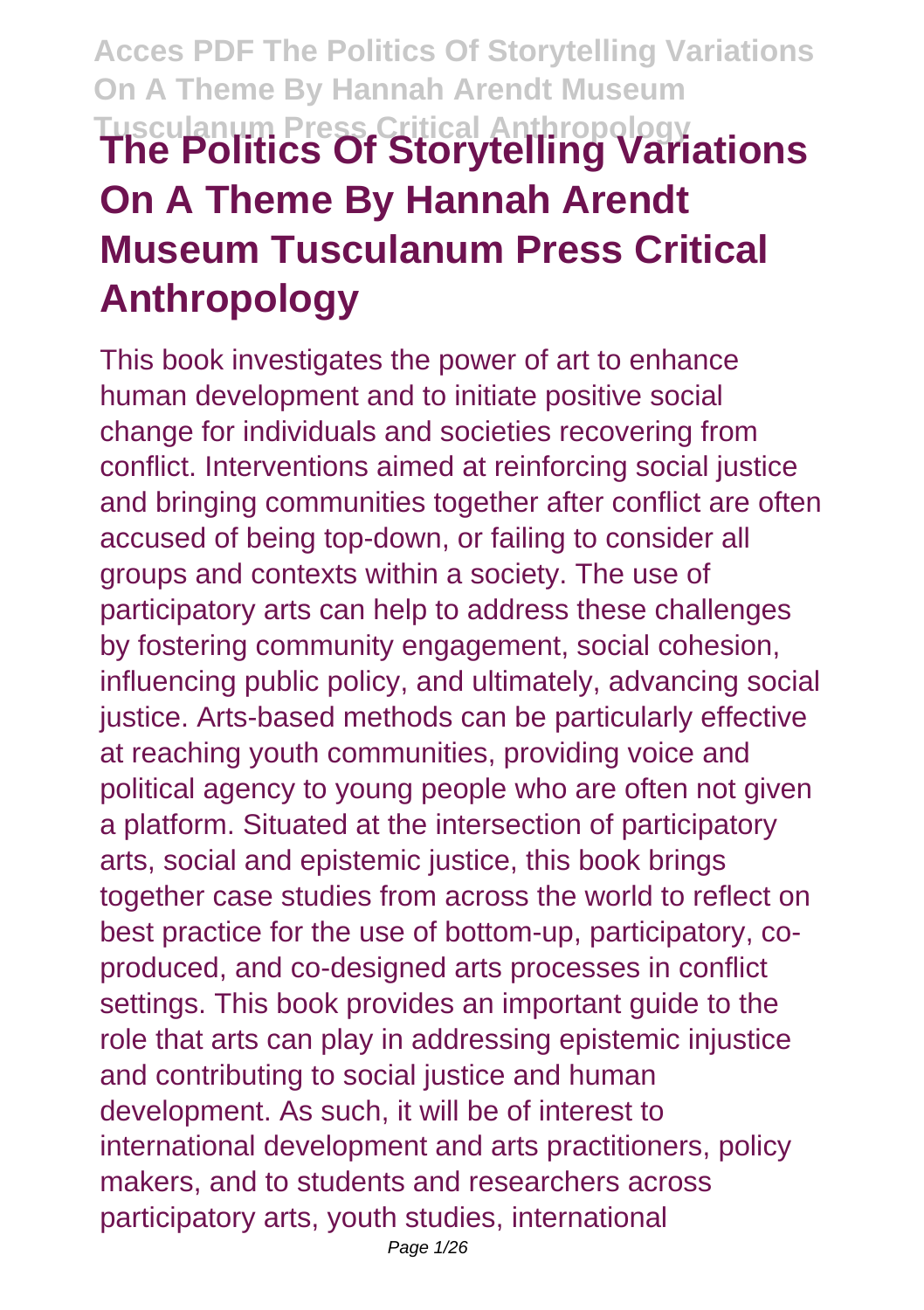**Acces PDF The Politics Of Storytelling Variations On A Theme By Hannah Arendt Museum Tusculanum Press Critical Anthropology** development, social justice, and peace and conflict studies.

Catalyzed by Sylvia Wynter's questioning of modern/colonial descriptions of the human person, the essays in Beyond the Doctrine of Man interrogate the problem of these definitions of the human person and take up the struggle to decolonize and unsettle such descriptions. Contributors: Rufus Burnett Jr., M. Shawn Copeland, Yomaira C. Figueroa, Patrice Haynes, Xhercis Méndez, Andrew Prevot, Mayra Rivera, Linn Marie Tonstad, Alexander G. Weheliye The Politics of StorytellingVariations on a Theme by Hannah ArendtMuseum Tusculanum Press This volume explores the interplay of syntactic variation and genre. How do genres emerge and what is the role of syntax in constituting them? Why do certain constructions appear in certain types of text? The book takes the concept of genre as a reference-point for the description and analysis of morpho-syntactic variation and change. It includes both overviews of theoretical approaches to the concept of genre and text type in linguistics and studies of specific syntactic phenomena in English, German, and selected Romance languages. Contributions to the volume make use of insights from attempts for text classification and rhetorical views on genre and reach from quantitative, corpus-based methodology to qualitative, text-based analyses. The types of texts investigated cover spoken, highly interactive, and written forms of communication, including selected genres of computer-mediated communication. Corpus data come from both synchronic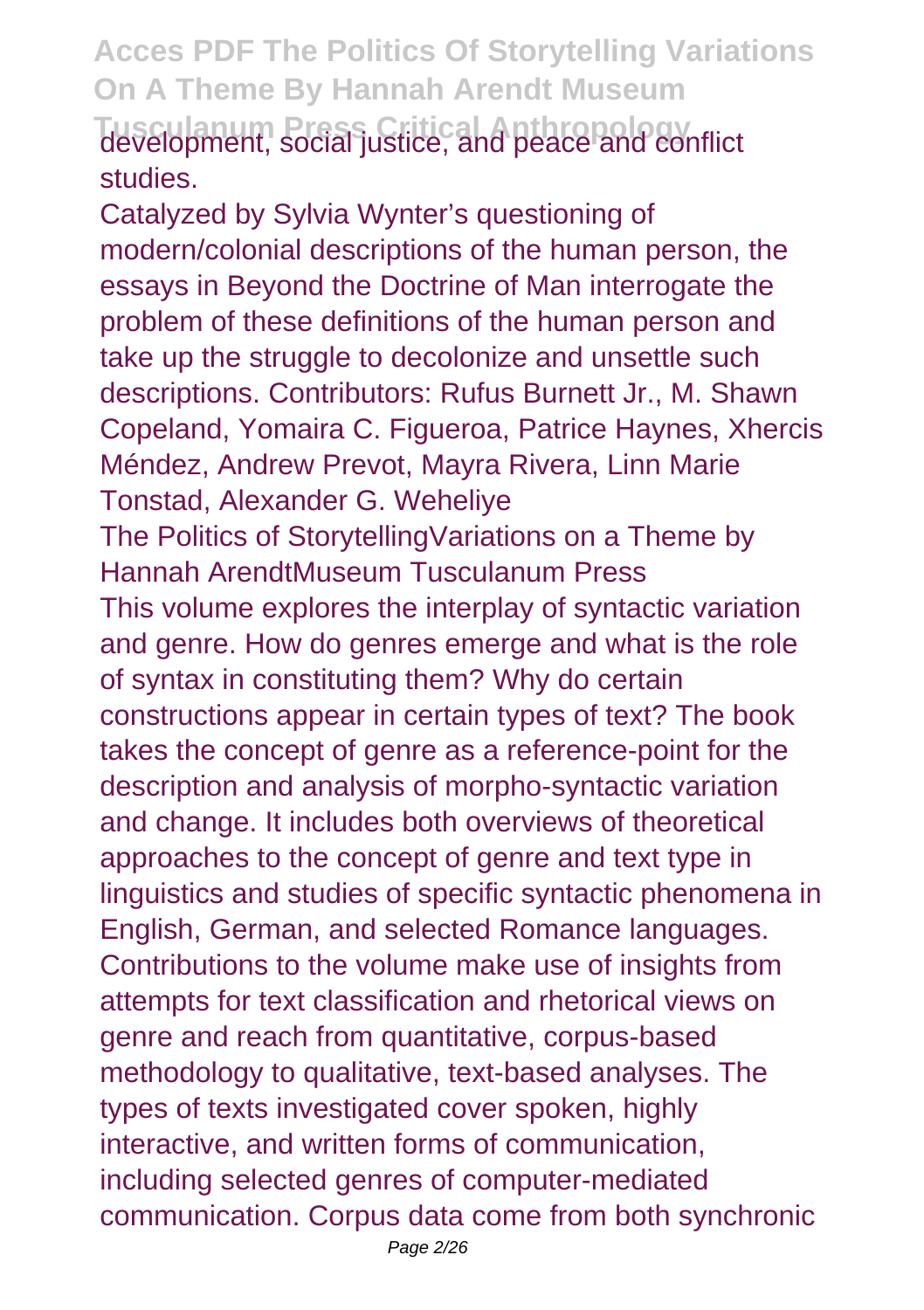**Tusculanum Press Critical Anthropology** and diachronic linguistic corpora, such as LOB, Brown, FLOB, Frown, ARCHER, and ICE-Jamaica. This spectrum both in approaches and data is meant to provide a theoretical foundation as well as a realistic view of the inherent complexity of form-function relationships in syntax. At the same time, genre is treated as a category relevant beyond discourse studies, consisting of forms and conventions at all levels of linguistic analysis, including syntax. The book is therefore of interest to linguists and graduate students in the area of syntax, discourse analysis, and pragmatics, as well as to sociolinguists and corpus linguists working on register variation.

Comprising of more than twenty five percent of the world's known languages, the Pacific is considered to be the most linguistically diverse region in the world. What unifies the region is the culture of storytelling, which provides a fundamental means for perpetuating cultural knowledge across generations. The volume brings together linguists, literary theorists, anthropologists and historians to explore the Pacific peoples' constructions of identities through narrative. Chapters are organized under three themes: fine grained analysis at the storyworld level, the interactional context of narrative telling, and finally, the interconnections between narrative and cultural memory. The volume reflects the Pacific region's rich linguistic and cultural diversity, with discussions on the narrativization patterns in Australian and New Zealand English, Palmerston Island and Pitkern-Norfl'k English, Fiji Hindi, Hawaiian, Samoan, Solomon Island Pidgin, the Australian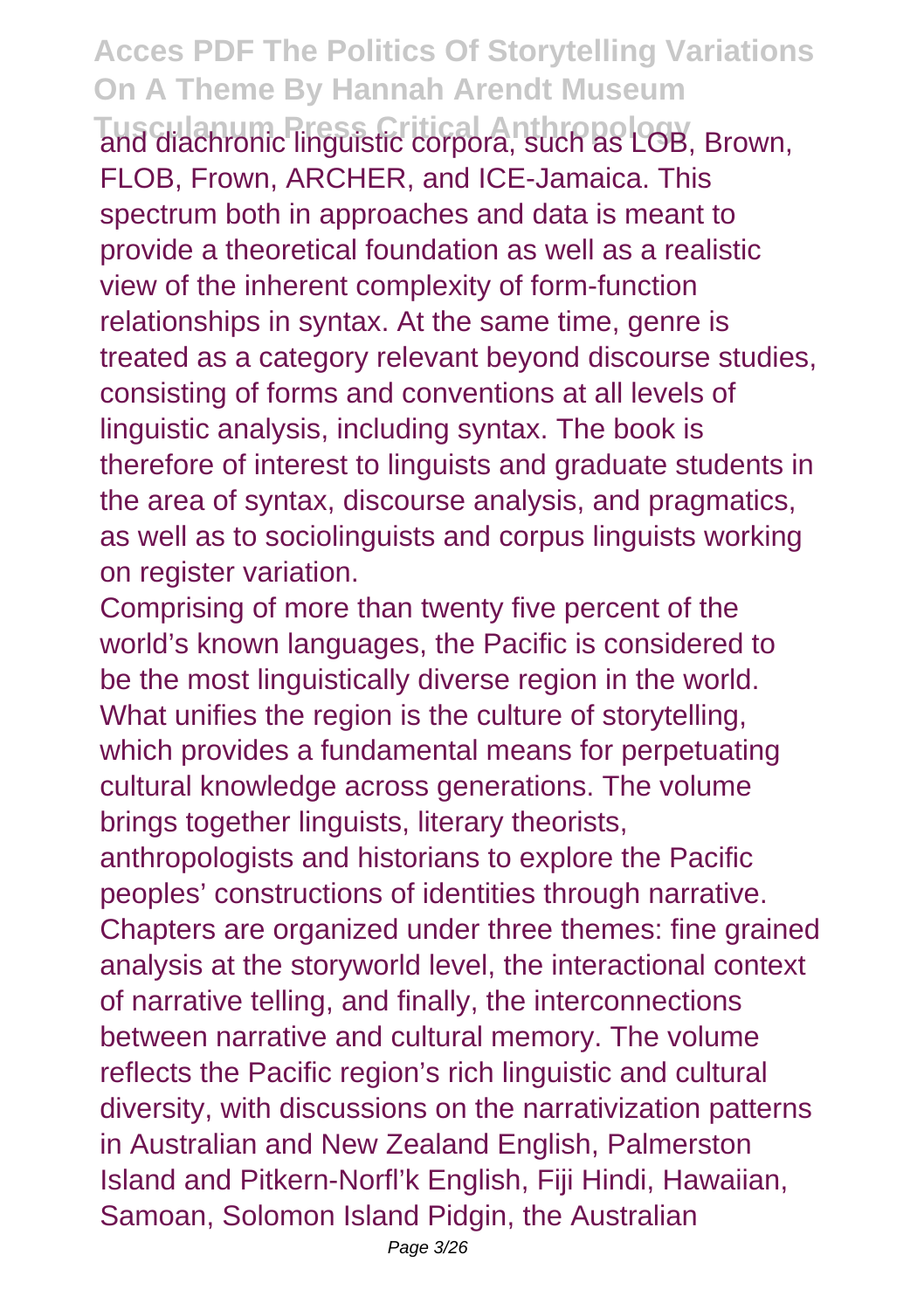**Tusculanum Press Critical Anthropology** Aboriginal languages Jaminjung and Kriol, the Micronesian languages Mortlockese and Guam Chamorros, and the Vanuatuan languages Auluan, Neverver and Sa.

This volume explores and develops new social-scientific tools for the analysis and understanding of contemporary military missions in theatre. Despite the advent of new types of armed conflict, the social-scientific study of militaries in action continues to focus on tools developed in the hey-day of conventional wars. These tools focus on such classic issues as cohesion and leadership, communication and unit dynamics, or discipline and motivation. While these issues continue to be important, most studies focus on organic units (up to and including brigades). By contrast, this volume suggests the utility of concepts related to mission formations – as opposed to 'units' or 'components' – to better capture the (ongoing) processual nature of the amalgamations and combinations that military involvement in conflicts necessitates. The study of these formations by the social sciences – sociology, social psychology, anthropology, political science and organization science – requires the introduction of new analytical tools to the study of militaries in theatre. As such, this volume utilizes new approaches to social life, organizational dynamics and to armed violence to understand the place of the armed forces in contemporary conflicts and the new tasks they are assigned. This book will be of much interest to students of military studies, sociology, security studies and International Relations in general. Indigenous sign-systems, such as pictographs,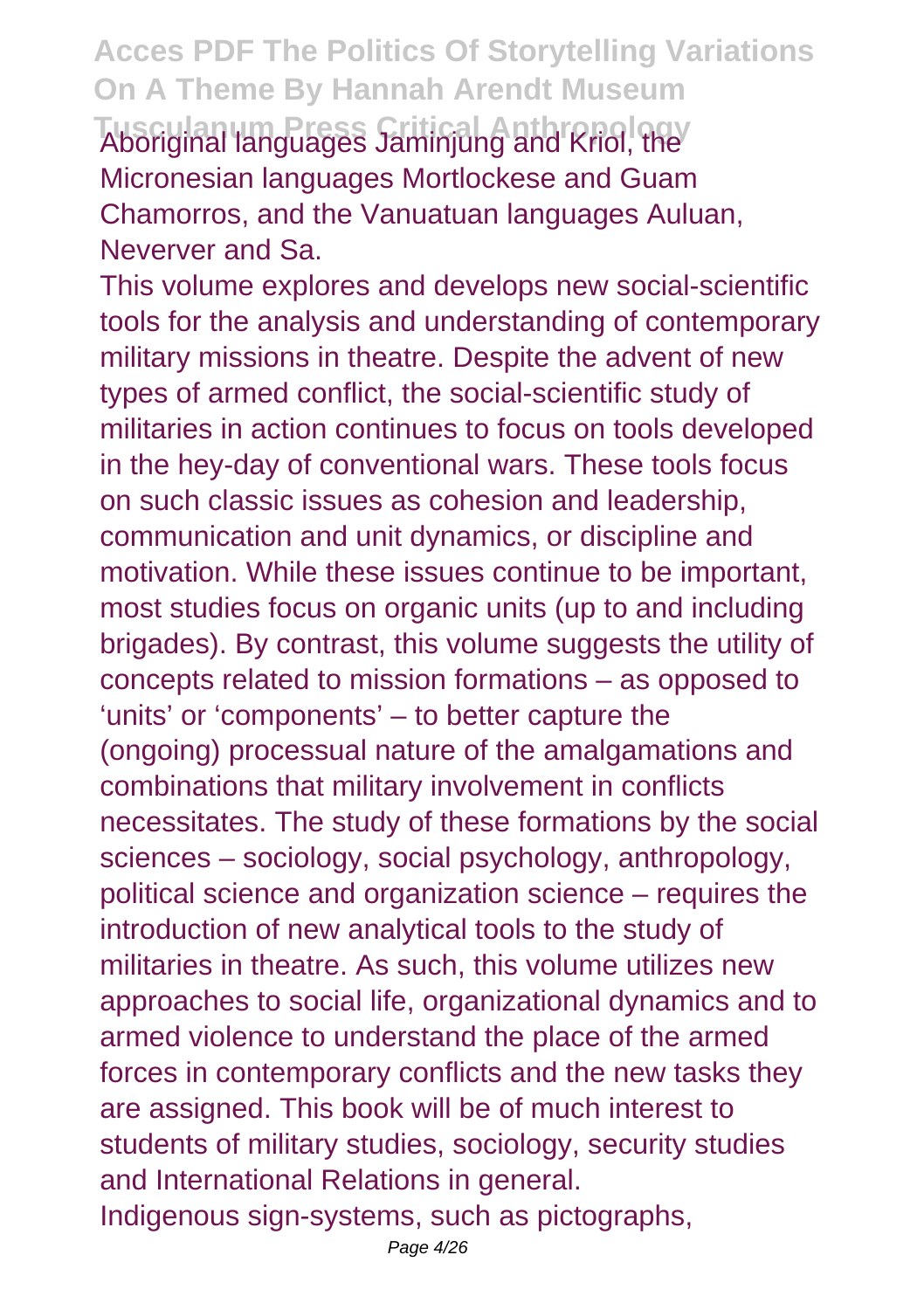**Tusculanum Press Critical Anthropology** petroglyphs, hieroglyphs, and khipu, are usually understood as relics from an inaccessible past. That is far from the truth, however, as Edgar Garcia makes clear in Signs of the Americas. Rather than being dead languages, these sign-systems have always been living, evolving signifiers, responsive to their circumstances and able to continuously redefine themselves and the nature of the world. Garcia tells the story of the present life of these sign-systems, examining the contemporary impact they have had on poetry, prose, visual art, legal philosophy, political activism, and environmental thinking. In doing so, he brings together a wide range of indigenous and non-indigenous authors and artists of the Americas, from Aztec priests and Amazonian shamans to Simon Ortiz, Gerald Vizenor, Jaime de Angulo, Charles Olson, Cy Twombly, Gloria Anzaldúa, William Burroughs, Louise Erdrich, Cecilia Vicuña, and many others. From these sources, Garcia depicts the culture of a modern, interconnected hemisphere, revealing that while these "signs of the Americas" have suffered expropriation, misuse, and mistranslation, they have also created their own systems of knowing and being. These indigenous systems help us to rethink categories of race, gender, nationalism, and history. Producing a new way of thinking about our interconnected hemisphere, this ambitious, energizing book redefines what constitutes a "world" in world literature.

What story would Eve have told about picking the apple? Why is Pandora blamed for opening the box? And what about the fate of Cassandra who was blessed with knowing the future but cursed so that no one believed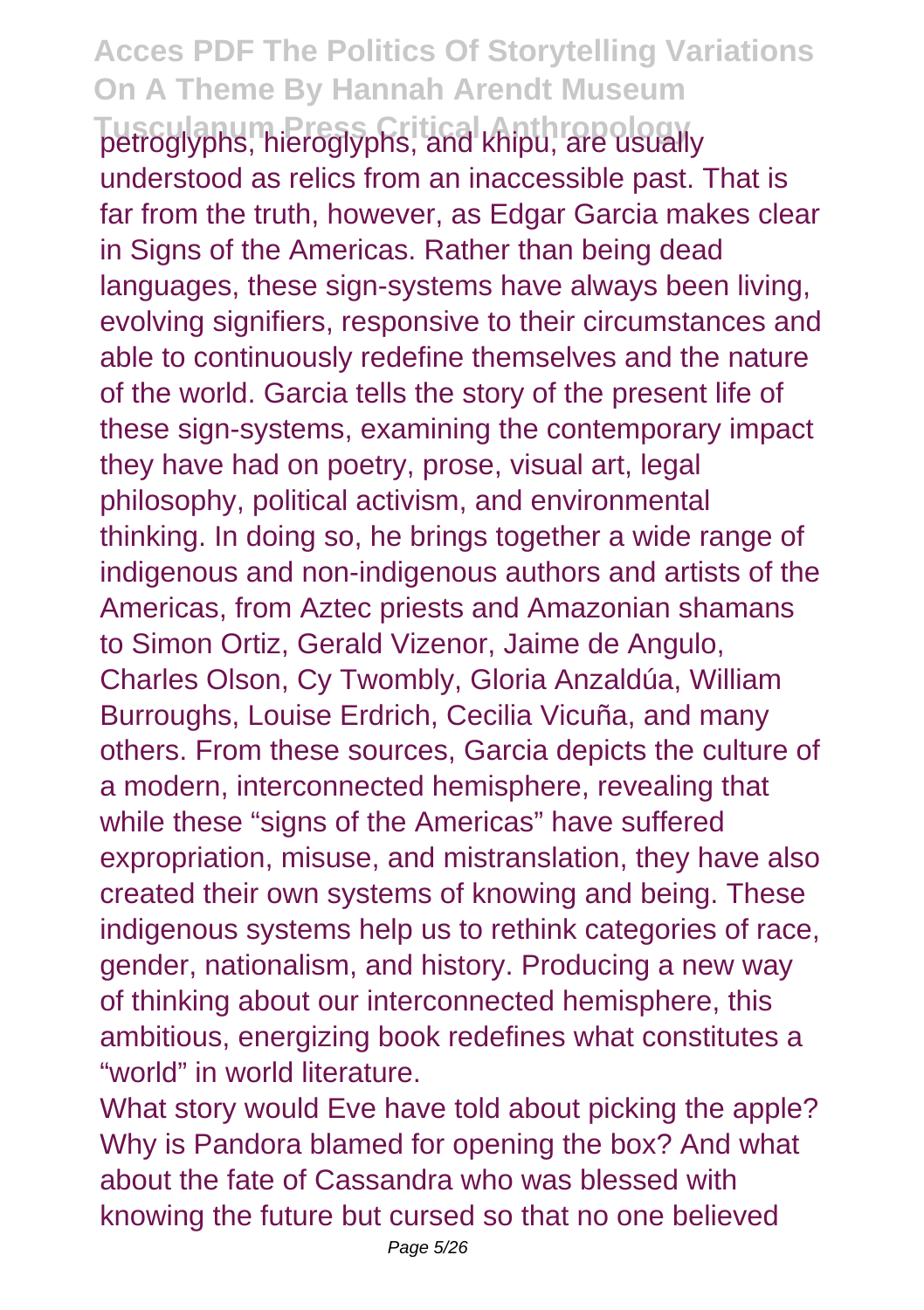**Tusculanum Press Critical Anthropology** her? What if women had been the storytellers? Elizabeth Lesser believes that if women's voices had been equally heard and respected throughout history, humankind would have followed different hero myths and guiding stories—stories that value caretaking, champion compassion, and elevate communication over vengeance and violence. Cassandra Speaks is about the stories we tell and how those stories become the culture. It's about the stories we still blindly cling to, and the ones that cling to us: the origin tales, the guiding myths, the religious parables, the literature and films and fairy tales passed down through the centuries about women and men, power and war, sex and love, and the values we live by. Stories written mostly by men with lessons and laws for all of humanity. We have outgrown so many of them, and still they endure. This book is about what happens when women are the storytellers too—when we speak from our authentic voices, when we flex our values, when we become protagonists in the tales we tell about what it means to be human. Lesser has walked two main paths in her life—the spiritual path and the feminist one—paths that sometimes cross but sometimes feel at cross-purposes. Cassandra Speaks is her extraordinary merging of the two. The bestselling author of Broken Open and Marrow, Lesser is a beloved spiritual writer, as well as a leading feminist thinker. In this book she gives equal voice to the cool water of her meditative self and the fire of her feminist self. With her trademark gifts of both humor and insight, she offers a vision that transcends the either/or ideologies on both sides of the gender debate. Brilliantly structured into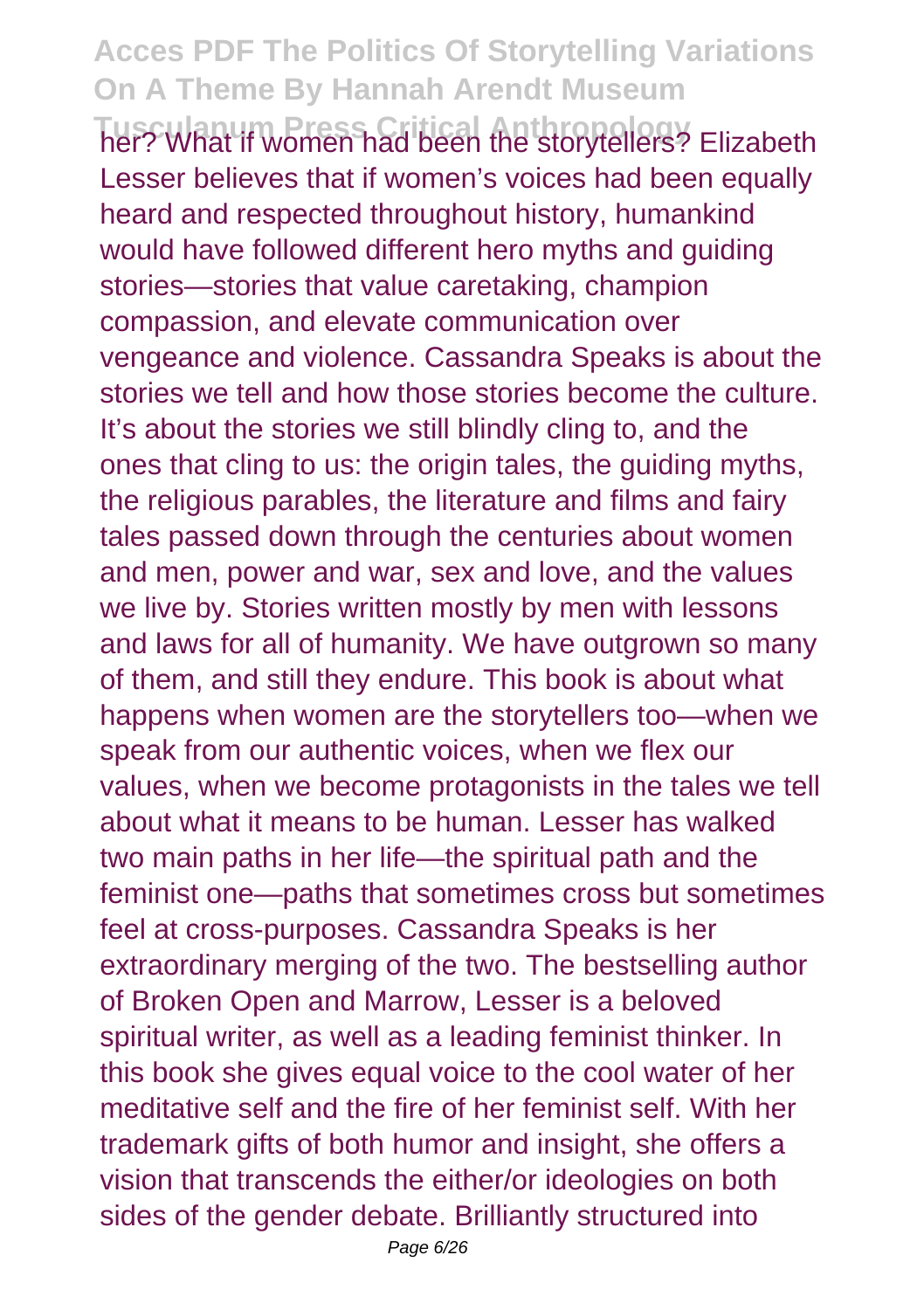**Tusculanum Press Critical Anthropology** three distinct parts, Part One explores how history is carried forward through the stories a culture tells and values, and what we can do to balance the scales. Part Two looks at women and power and expands what it means to be courageous, daring, and strong. And Part Three offers "A Toolbox for Inner Strength." Lesser argues that change in the culture starts with inner change, and that no one—woman or man—is immune to the corrupting influence of power. She provides inner tools to help us be both strong-willed and kind-hearted. Cassandra Speaks is a beautifully balanced synthesis of storytelling, memoir, and cultural observation. Women, men and all people will find themselves in the pages of this book, and will come away strengthened, opened, and ready to work together to create a better world for all people.

Every educational research project has challenges and obstacles that need to be managed and overcome. This book uses real case studies employing a wide range of research methodologies and drawn from educational contexts across Europe to explore these challenges offering flexible and universal guidance that you can apply to your own research. Published in partnership with EERA, this book is: · Realistic and informed: It explores a range of perspectives on educational research, from planning to data collection to international collaboration · Challenging: It integrates a holistic and critical view on the process of educational research · Culturally aware: It covers a variety of research projects from different countries and encourages you to challenge dominant perspectives in education This is the first major English language textbook for postgraduate and postdoctoral education researchers that represents and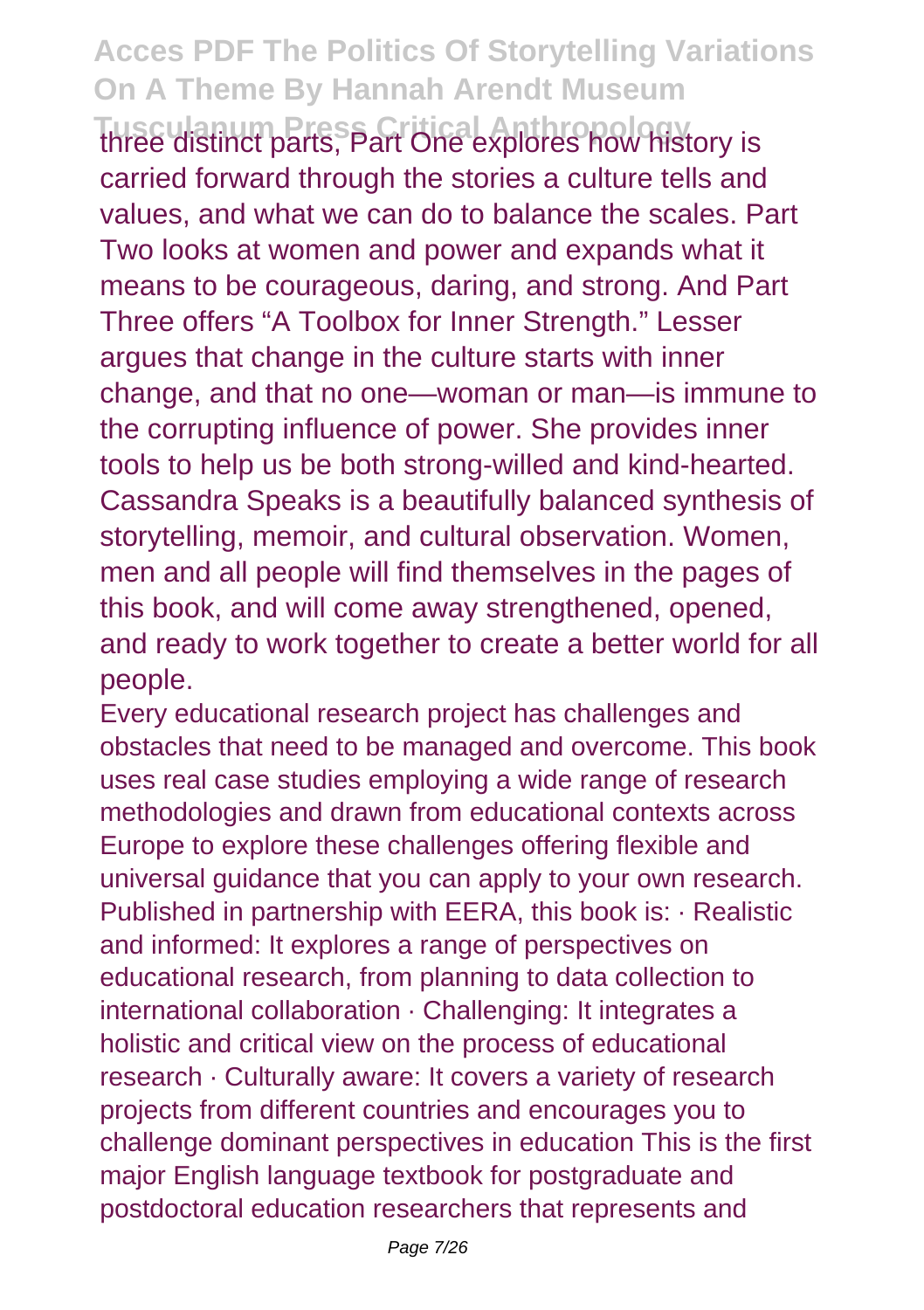explores the range of research traditions that exist throughout Europe and what they mean in practice. This book is not available as a print inspection copy. To download an einspection copy click here or for more information contact your local sales representative.

This volume brings together key findings of the long-term research project 'Religious Individualisation in Historical Perspective' (Max Weber Centre for Advanced Cultural and Social Studies, Erfurt University). Combining a wide range of disciplinary approaches, methods and theories, the volume assembles over 50 contributions that explore and compare processes of religious individualisation in different religious environments and historical periods, in particular in Asia, the Mediterranean, and Europe from antiquity to the recent past. Contrary to standard theories of modernisation, which tend to regard religious individualisation as a specifically modern or early modern as well as an essentially Western or Christian phenomenon, the chapters reveal processes of religious individualisation in a large variety of non-Western and premodern scenarios. Furthermore, the volume challenges prevalent views that regard religions primarily as collective phenomena and provides nuanced perspectives on the appropriation of religious agency, the pluralisation of religious options, dynamics of de-traditionalisation and privatisation, the development of elaborated notions of the self, the facilitation of religious deviance, and on the notion of dividuality.

The twentieth century bore witness to the creation of a new class of person: the placeless people; those who cross frontiers and fall out of nation states; the refugees; the stateless; the rightless. Unlike genocide, the impact of mass displacement on modern thought and literature has yet to be recognised. For writers such as Hannah Arendt, Franz Kafka, George Orwell, Samuel Beckett, Simone Weil, among others,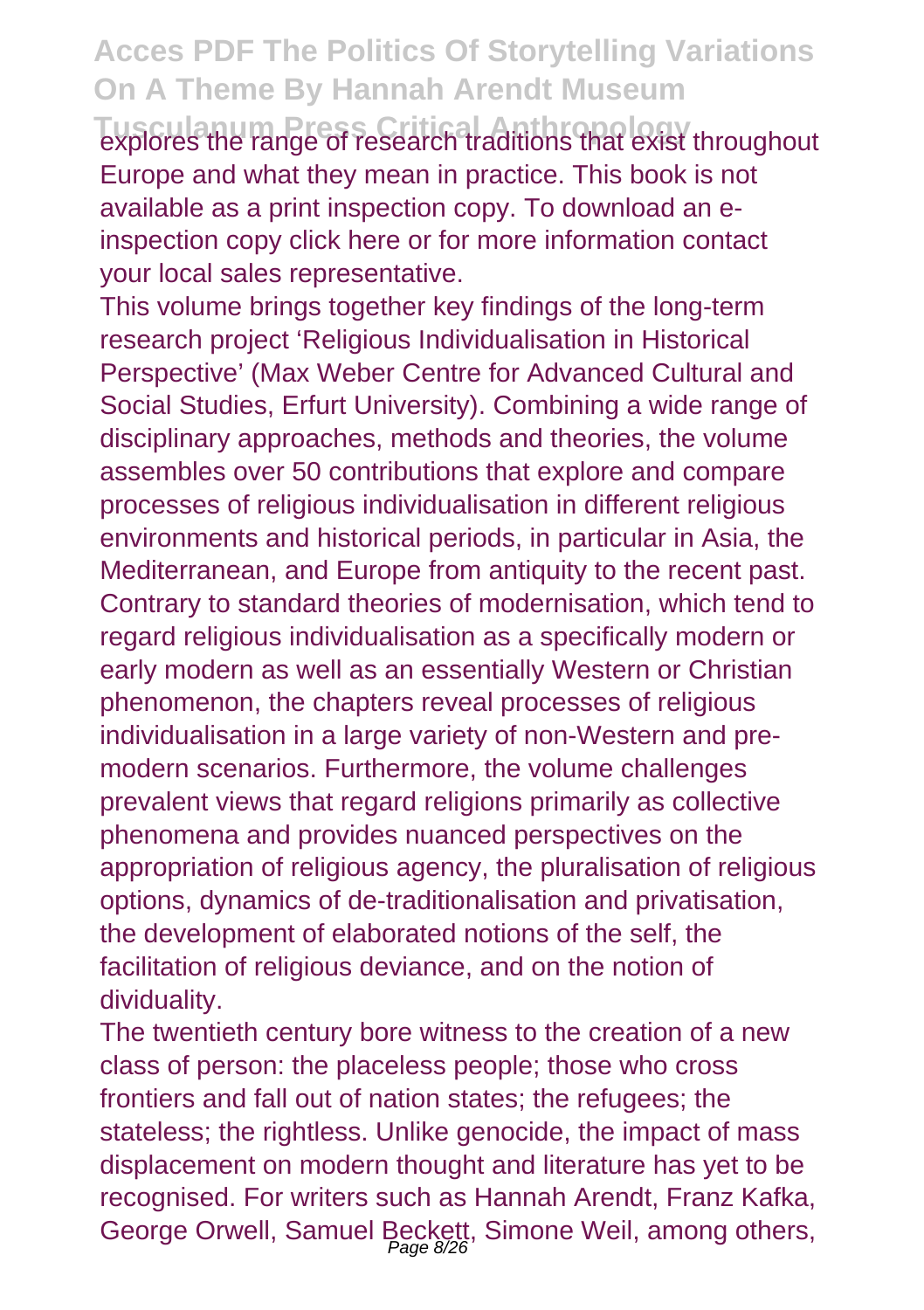**The outcasts of the twentieth century raised vitalquestions** about sovereignty, humanism and the future of human rights. Placeless People combines an account of these first responses to the era of the refugee with a critique of contemporary humanitariansensibilities.

This book proposes that the theory and practice of transmedia storytelling must be re-considered from a social impact and community development perspective, and that time has come for a rigorous critique of the limited ways in which it has been commonly represented. Transmedia storytelling has become one of the most influential and profitable innovations in the field of media and entertainment. It has changed the ways audiences interact with films, television and web series, advertising, gaming and book publishing. It has also shifted the practices around creation and dissemination of such content. This book asserts that the futures of transmedia storytelling for social impact or change are deeply tied to understandings of place grounded in human geography. Through a series of case studies of projects which challenge the status quo of transmedia, this book explores the elements of transmedia that can be used to amplify under-represented voices and make stories that signal a more inclusive and sustainable future. This book offers a valuable contribution to the literature in the areas of transmedia storytelling, narratology, digital fiction, electronic literature, locative storytelling, performative writing, digital culture studies and human geography.

Salvation is often thought to be an all-or-nothing matter: you are either saved or damned. In the ancient world some figures, including Paul the Apostle, John of Patmos, Hermas, the Sethians, and the Valentinians, did not think this way, however. For them, there were multiple levels of salvation. Examining the reasons and implications for why these important thinkers believed that salvation comes in degrees, Page 9/26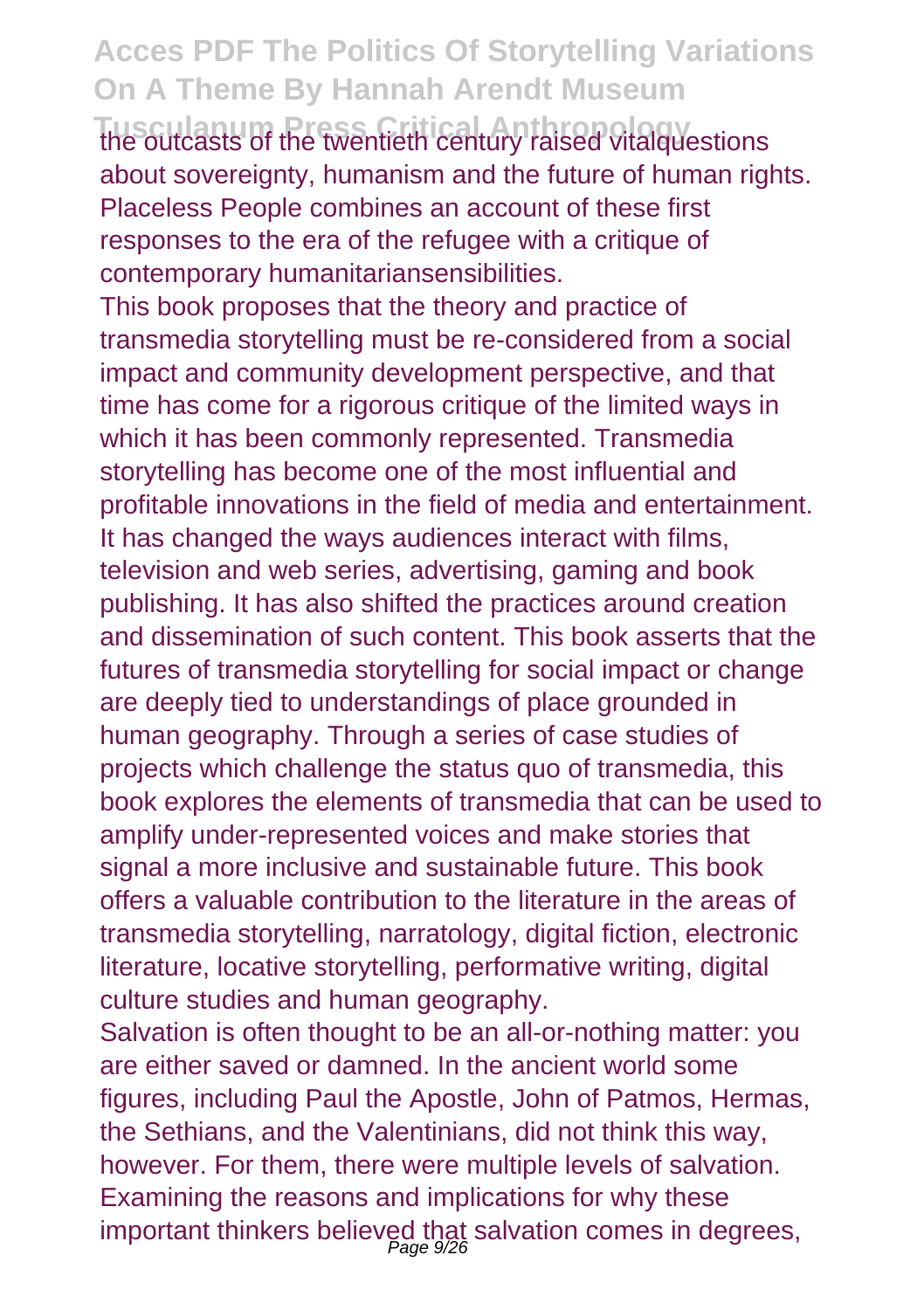**Tusculanum Press Critical Anthropology** Heavenly Stories offers a fresh perspective on ancient thinking about responsibility, especially as it intersects with concerns such as genealogy and determinism. It shows why Jews and Christians of various kinds—some eventually declared orthodox, others heretical—correlated ethics and soteriology and argued over how this should be done. By constructing a difference between a lower and higher level of salvation, ancient authors devised soteriological hierarchies that could account for ethical imperfections and social differentiation between their communities and outsiders, as well as reinforce idealized portrayals of conduct among members of their own groups. Alexander Kocar asks how these thinkers identified and described these ethical and social differences among people; what commitments motivated them to make such distinctions; what were the social effects of different salvific categories and ethical standards; and what impact did hierarchically structured soteriologies have on notions of ethical responsibility? His findings have repercussions for the study of ancient ethics (especially free will and responsibility), our understanding of orthodoxy and heresy, and scholarly debates surrounding the origins of Christianity as a movement that allegedly transcends ethnic boundaries.

From the internationally best-selling author of the His Dark Materials trilogy, a spellbinding journey into the secrets of his art--the narratives that have shaped his vision, his experience of writing, and the keys to mastering the art of storytelling. One of the most highly acclaimed and best-selling authors of our time now gives us a book that charts the history of his own enchantment with story--from his own books to those of Blake, Milton, Dickens, and the Brothers Grimm, among others--and delves into the role of story in education, religion, and science. At once personal and wide-ranging, Daemon Voices is both a revelation of the writing mind and the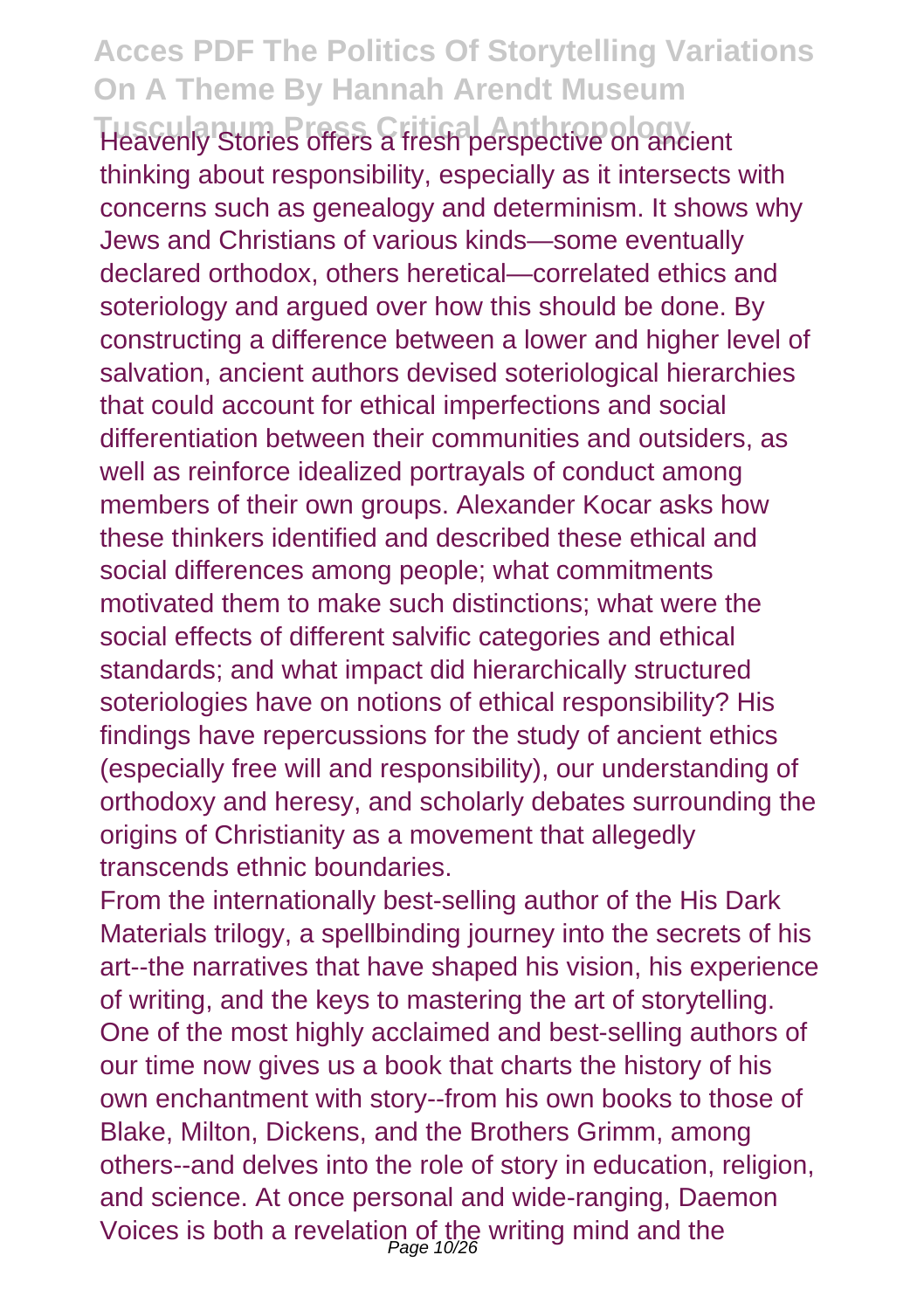**Tusculanum Press Critical Anthropology** methods of a great contemporary master, and a fascinating exploration of storytelling itself.

How are we to think of works of art? Rather than treat art as an expression of individual genius, market forces, or aesthetic principles, Michael Jackson focuses on how art effects transformations in our lives. Art opens up transitional, ritual, or utopian spaces that enable us to reconcile inward imperatives and outward constraints, thereby making our lives more manageable and meaningful. Art allows us to strike a balance between being actors and being acted upon. Drawing on his ethnographic fieldwork in Aboriginal Australia and West Africa, as well as insights from psychoanalysis, religious studies, literature, and the philosophy of art, Jackson deploys an extraordinary range of references—from Bruegel to Beuys, Paleolithic art to performance art, Michelangelo to Munch—to explore the symbolic labor whereby human beings make themselves, both individually and socially, out of the environmental, biographical, and physical materials that affect them: a process that connects art with gestation, storytelling, and dreaming and illuminates the elementary forms of religious life.

The Art of Emergency charts the maneuvers of art through conflict zones across the African continent. Advancing diverse models for artistic and humanitarian alliance, the volume urges conscientious deliberation on the role of aesthetics in crisis through intellectual engagement, artistic innovation, and administrative policy. Across Africa, artists increasingly turn to NGO sponsorship in pursuit of greater influence and funding, while simultaneously NGOs-both international and localcommission arts projects to buttress their interventions and achieve greater reach and marketability. The key values of artistic expression thus become "healing" and "sensitization," measured in turn by "impact" and "effectiveness." Such rubrics obscure the aesthetic complexities of the artworks and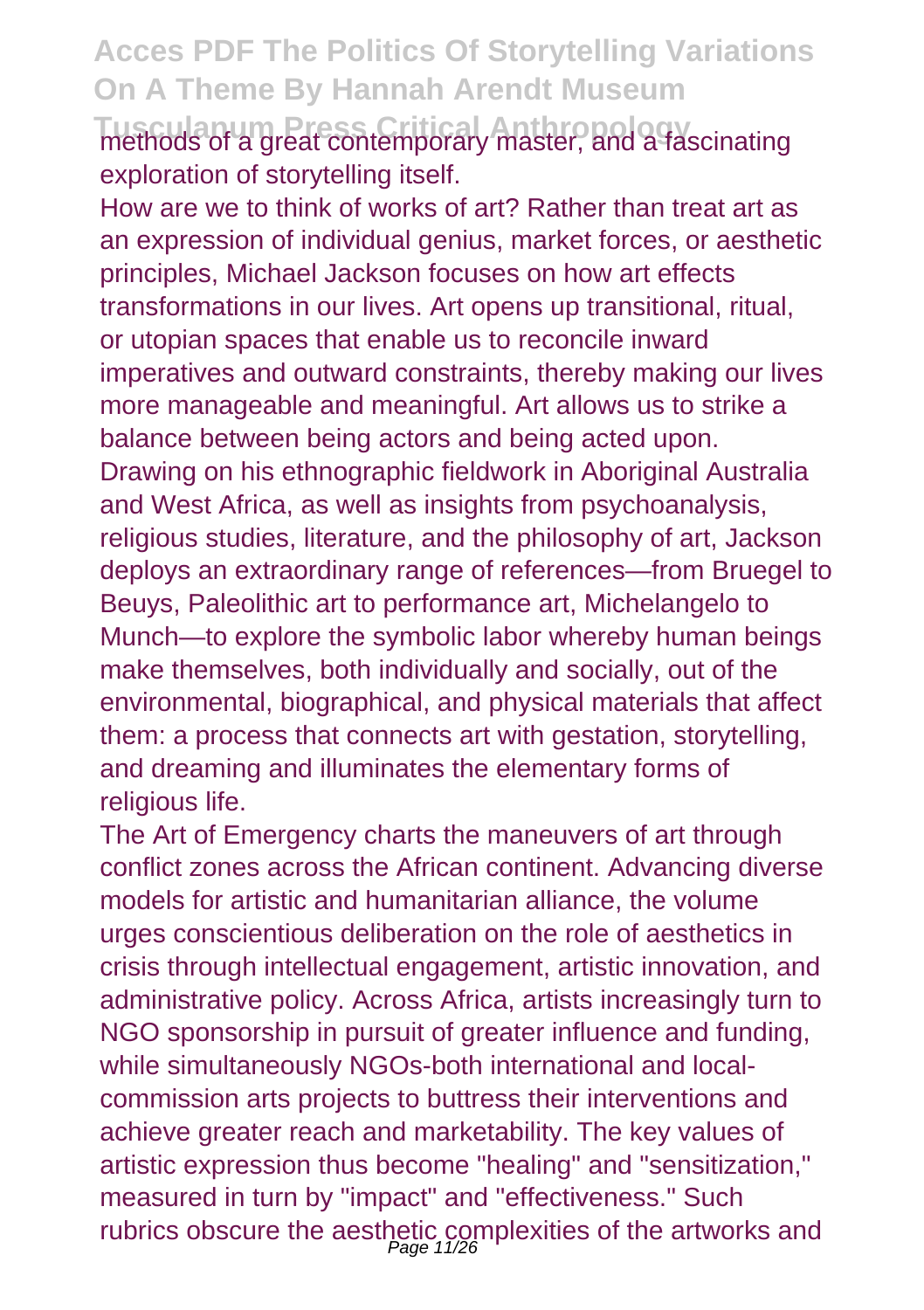**Tusculanum Press Critical Anthropology** the power dynamics that inform their production. Clashes arise as foreign NGOs import foreign aesthetic models and preconceptions about their efficacy, alongside foreign interpretations of politics, medicine, psychology, trauma, memorialization, and so on. Meanwhile, each community embraces its own aesthetic precedents, often at odds with the intentions of humanitarian agencies. The arts are a sphere in which different worldviews enter into conflict and conversation. To tackle the consequences of aid agency arts deployment, volume editors Samuel Mark Anderson and Chérie Rivers Ndaliko assemble ten case studies from across the African continent employing multiple media including music, sculpture, photography, drama, storytelling, ritual, and protest marches. Organized under three widespread yet under-analyzed objectives for arts in emergencydemonstration, distribution, and remediation-each case offers a different disciplinary and methodological perspective on a common complication in NGO-sponsored creativity. By shifting the discourse on arts activism away from fixations on message and toward diverse investigations of aesthetics and power negotiations, The Art of Emergency brings into focus the conscious and unconscious configurations of humanitarian activism, the social lives it attempts to engage, and the often-fraught interactions between the two. Shows how dominant narratives have shaped the national security policies of the United States. What is it like to live with an illness? How do diagnostic procedures, treatments, and other encounters with medical institutions affect a patient's private and social life? By asking these types of questions, illness narratives have gained a reputation as a scientific domain in medicine in the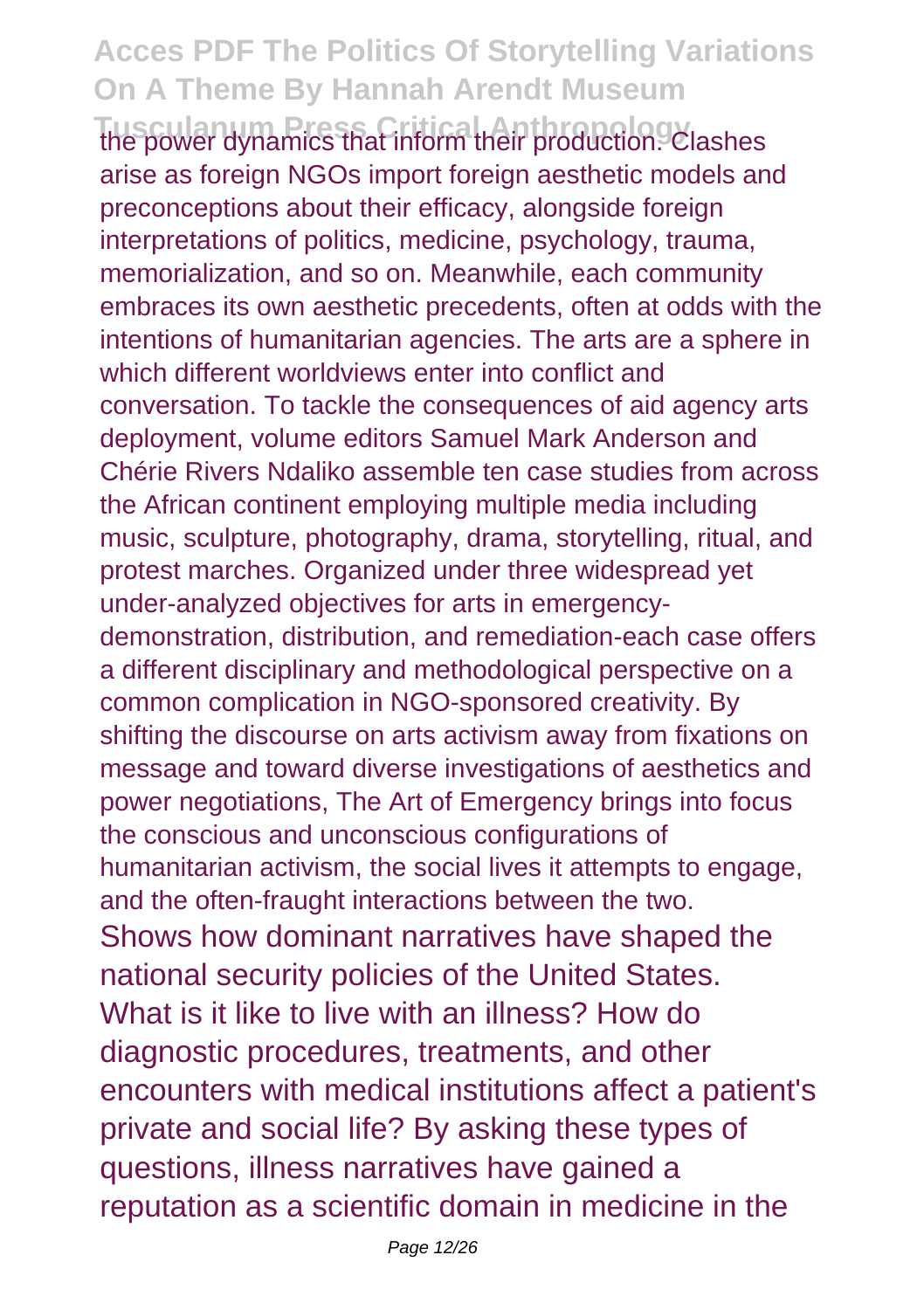#### **Acces PDF The Politics Of Storytelling Variations On A Theme By Hannah Arendt Museum Tusculanum Press Critical Anthropology** last thirty years. Today, a patient's story plays an important role in doctor-patient communication and the development of a healing relationship. However, whereas patient experiences have been well acknowledged, methodologically reflected upon and widely collected as research data, less consideration has been invested in exploring how they work in practice. Used in the context of diagnosis, treatment, and teaching, patient stories give us a new perspective on how healthcare could be improved. Illness Narratives in Practice: Potentials and Challenges of Using Narratives in Health-related Contexts highlights the problems, challenges, and opportunities we face when using patient perspectives in practice and research in a clear format to provide readers with a comprehensive overview of this field. It investigates the epistemological foundations and communicational properties of illness narratives, as well as the pragmatic effects of using them as clinical and educational instruments. Significantly, it presents new examples from patient intakes and interviews that illustrate the disparity in communication between patients and medical professionals. The studies in this book also evaluate the experiences of medical practitioners and students who consciously use patient narratives as a tool for improved communication and diagnosis. Divided into eight sections with practical examples for medical

Page 13/26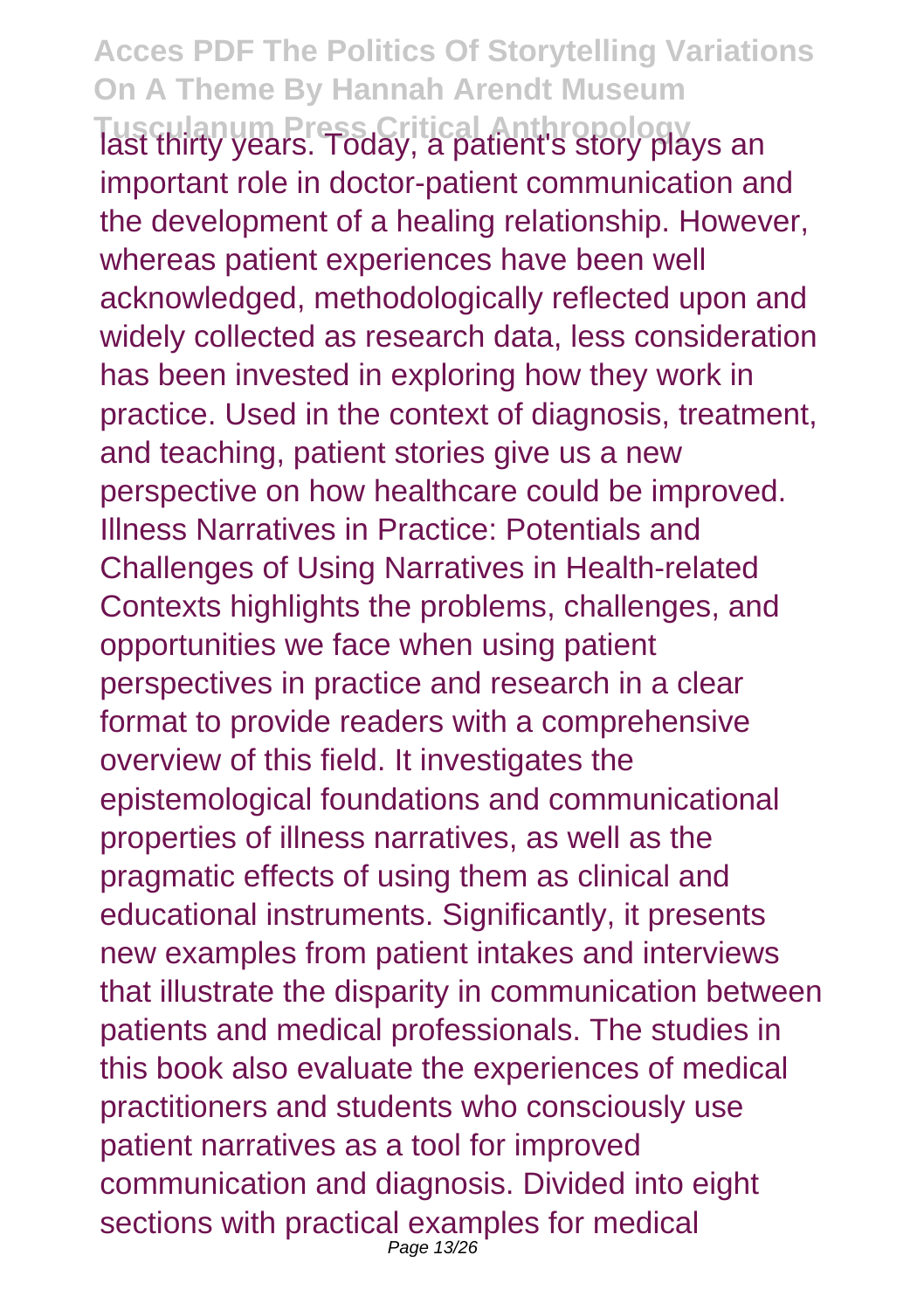**Acces PDF The Politics Of Storytelling Variations On A Theme By Hannah Arendt Museum Tusculanum Press Critical Anthropology** teaching and practice, this book covers the use of patient narratives in communication training and decision making across medicine and psychotherapy. In addition, it reflects on the ethical aspects of working with a patient's personal experience of their illness, reports on cultural differences across the globe, and analyses how patients' stories are used in politics and the media. Written by scholars from multiple disciplines across clinical and theoretical fields, this rich resource provides a critical stance on the use of narratives in medical research, education, and practice. First Published in 1999. Routledge is an imprint of Taylor & Francis, an informa company. Imagine a classroom where students put away their smart phones and enthusiastically participate in learning activities that unleash creativity and refine critical thinking. Students today live and learn in a transmedia environment that demands multi-modal writing skills and multiple literacies. This collection brings together 17 new essays on using comics and graphic novels to provide both a learning framework and hands-on strategies that transform students' learning experiences through literary forms they respond to.

Hannah Arendt argued that the "political" is best understood as a power relation between private and public realms, and that storytelling is a vital bridge between these realms—a site where individualized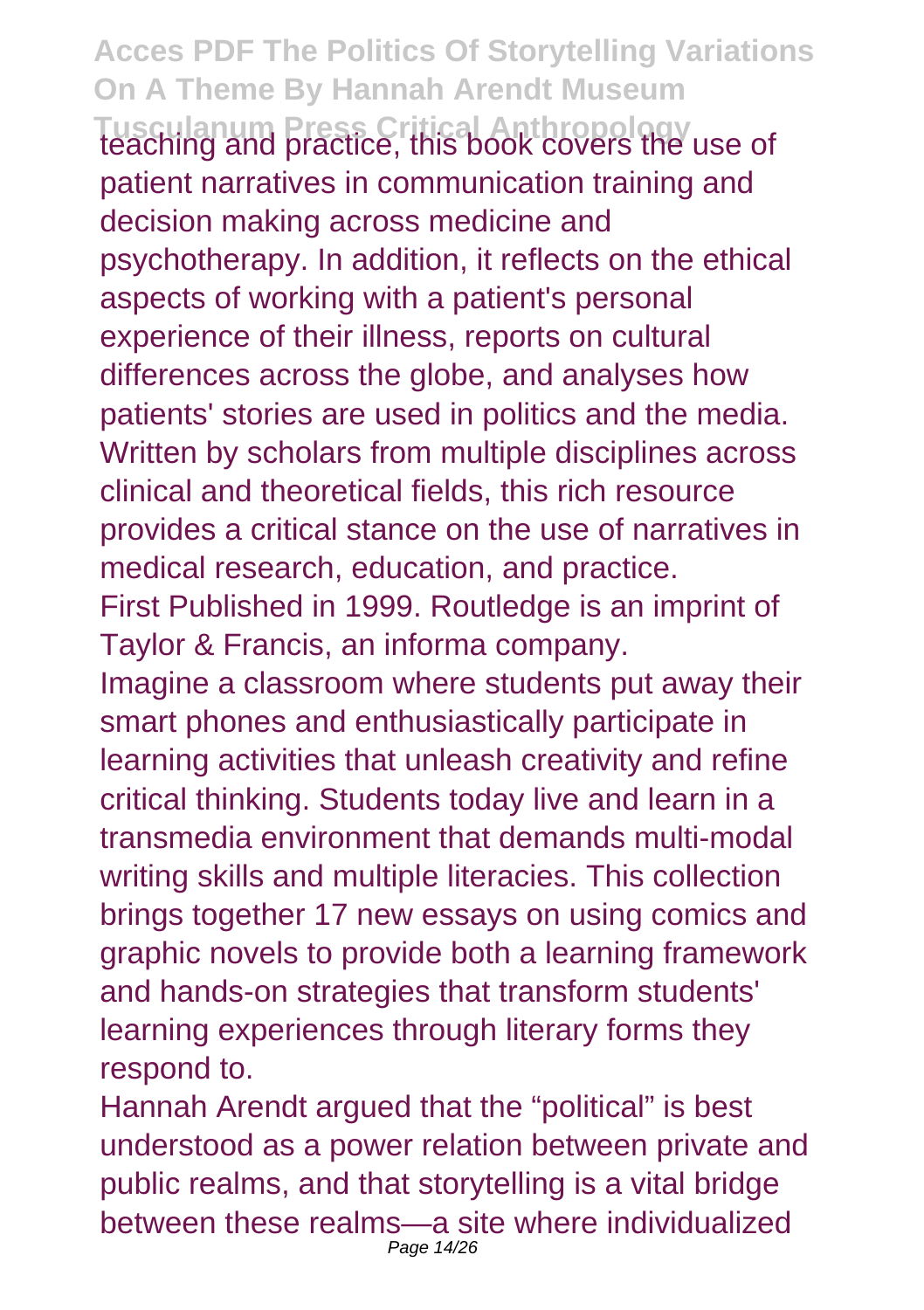**Tusculanum Press Critical Anthropology** passions and shared perspectives are contested and interwoven. Jackson explores and expands Arendt's ideas through a cross-cultural analysis of storytelling that includes Kuranko stories from Sierra Leone, Aboriginal stories of the stolen generation, stories recounted before the South African Truth and Reconciliation Commission, and stories of refugees, renegades, and war veterans. Focusing on the violent and volatile conditions under which stories are and are not told, and exploring the various ways in which narrative reworkings of reality enable people to symbolically alter subject-object relations, Jackson shows how storytelling may restore existential viability to the intersubjective fields of self and other, self and state, self and situation. This book explores the ideals of liberation theology from the perspectives of major religious traditions, including Islam, Christianity, Judaism, Buddhism, and the neo-Vedanta and Advaita Hindu traditions. The goal of this volume is not to explain the Christian liberation theology tradition and then assess whether the non-Christian liberation theologies meet the Christian standards. Rather, authors use comparative/interreligious methodologies to offer new insights on liberation theology and begin a dialogue on how to build interreligious liberation theologies. The goal is to make liberation theology more inclusive of religious diversity beyond traditional Christian categories. Page 15/26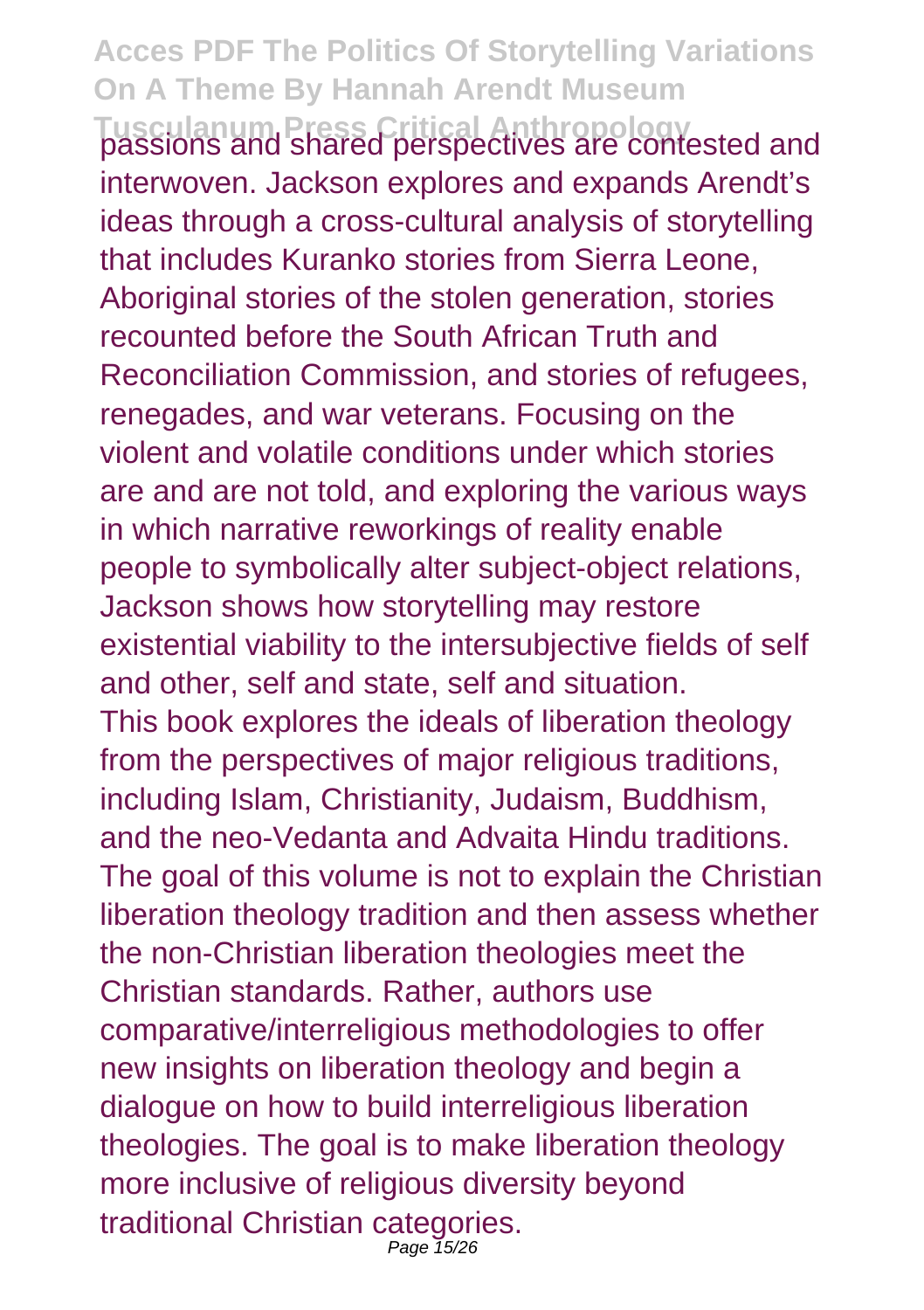**Tusculanum Press Critical Anthropology** This remarkable and monumental book at last provides a comprehensive answer to the age-old riddle of whether there are only a small number of 'basic stories' in the world. Using a wealth of examples, from ancient myths and folk tales via the plays and novels of great literature to the popular movies and TV soap operas of today, it shows that there are seven archetypal themes which recur throughout every kind of storytelling. But this is only the prelude to an investigation into how and why we are 'programmed' to imagine stories in these ways, and how they relate to the inmost patterns of human psychology. Drawing on a vast array of examples, from Proust to detective stories, from the Marquis de Sade to E.T., Christopher Booker then leads us through the extraordinary changes in the nature of storytelling over the past 200 years, and why so many stories have 'lost the plot' by losing touch with their underlying archetypal purpose. Booker analyses why evolution has given us the need to tell stories and illustrates how storytelling has provided a uniquely revealing mirror to mankind's psychological development over the past 5000 years. This seminal book opens up in an entirely new way our understanding of the real purpose storytelling plays in our lives, and will be a talking point for years to come.

The Crux of Refugee Resettlement reenvisions thirdcountry resettlement, with a focus on the social Page 16/26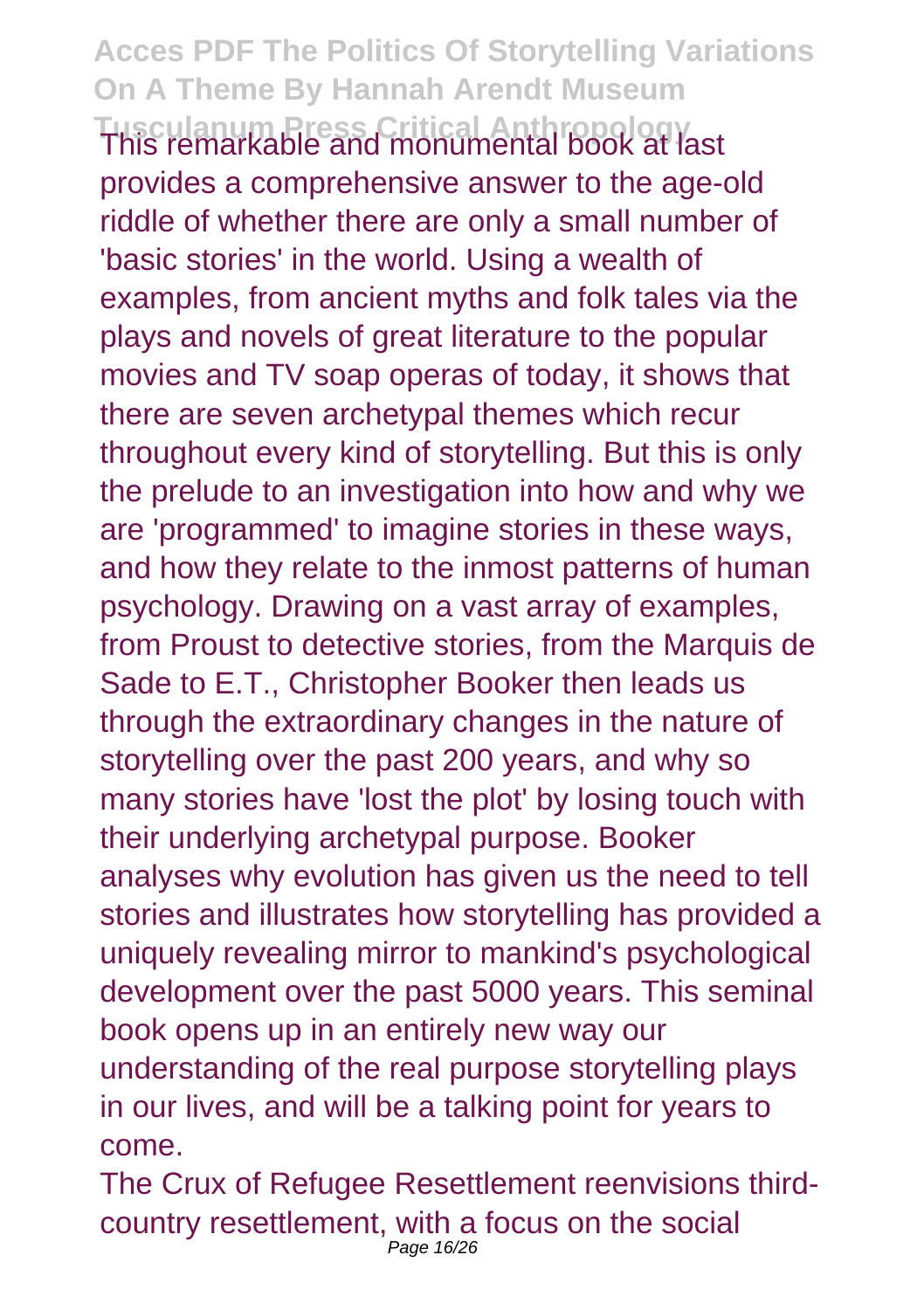**Tusculanum Press Critical Anthropology** networks generated by refugees. Each contributor uses ethnography to highlight refugee voices and experiences. This collection showcases the ways in which community-based solutions rebuild social networks and counteract the alienating conditions of resettlement.

This cutting-edge new book is the replacement for Folklife and Museums: Selected Readings which was published nearly thirty years ago in 1987. The editors of that volume, Patricia Hall and Charlie Seemann, are now joined by C. Kurt Dewhurst as a third editor, for this book which includes updates to the still-relevant and classic essays and articles from the earlier text and features new pioneering pieces by some of today's most outstanding scholars and practitioners, to provide a more current overview of the field and addressing contemporary issues. Folklife and Museums: Twenty-First Century Perspectives is a brand new collection of cuttingedge essays that combine theoretical insights, practical applications, topical case studies (focusing on particular subject matter areas and specific cultural groups), accompanied by up-to-date "resources" and "suggested readings" sections. Each essay is preceded by an explanatory headnote contextualizing the essay and includes illustrative photographs.

This pioneering work equips you with the skills needed to create and design powerful stories and concepts for interactive, digital, multi-platform storytelling and experience design that will take audience engagement to the next level. Klaus Sommer Paulsen presents a bold new vision of what storytelling can become if it is reinvented as an audiencecentric design method. His practices unlock new ways of combining story with experience for a variety of existing, new and upcoming platforms. Merging theory and practice,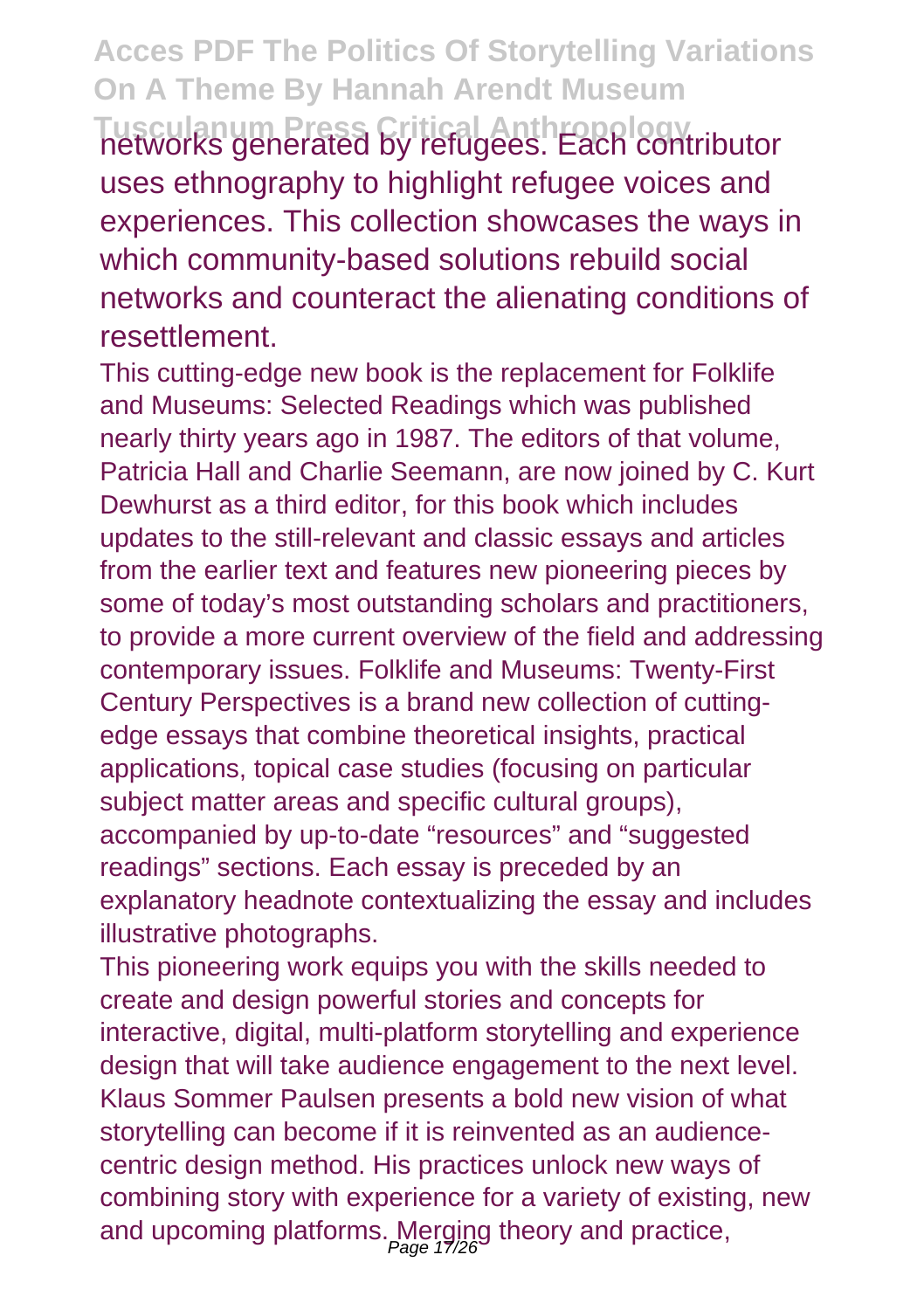**Tusculanum Press Critical Anthropology** storytelling and design principles, this innovative toolkit instructs the next generation of creators on how to successfully balance narratives, design and digital innovation to develop strategies and concepts that both apply and transcend current technology. Packed with theory and exercises intended to unlock new narrative dimensions, Integrated Storytelling by Design is a must-read for creative professionals looking to shape the future of themed, branded and immersive experiences.

This book sheds an interdisciplinary light on 'transforming bodies': bodies that have been subjected to, contributed to, or have resisted social transformations within religious or secular contexts in contemporary Europe. It explores the intersections of race, ethnicity, gender, sexuality and religion that underpin embodied transformations. Using postsecularist, postcolonial and gender/queer perspectives, it aims to gain a better understanding of the orchestrations and effects of larger social transitions related to religion. This volume is the outcome of the intensive collaboration of the authors, who for years have been meeting regularly in Utrecht, the Netherlands, to discuss themes related to religion and 'the challenge of difference', with an added afterword by Prof. Pamela Klassen from the University of Toronto. The book is divided in three subsections that focus on particular types of embodiment: body politics in governmental and NGO organisations; the role of the body in literary and/or autobiographical narratives; and ethnographic case studies of bodies in daily life. Doing so, it provides an innovative exploration of contemporary religion and the body. It will, therefore, be of great interest to scholars of Religious Studies, Gender and Sexuality Studies, Post-Colonial Studies, Anthropology, Sociology, Theology, and Philosophy. An interdisciplinary collaboration that explores what it means to live with concepts, rather than think of them as mere tools Page 18/26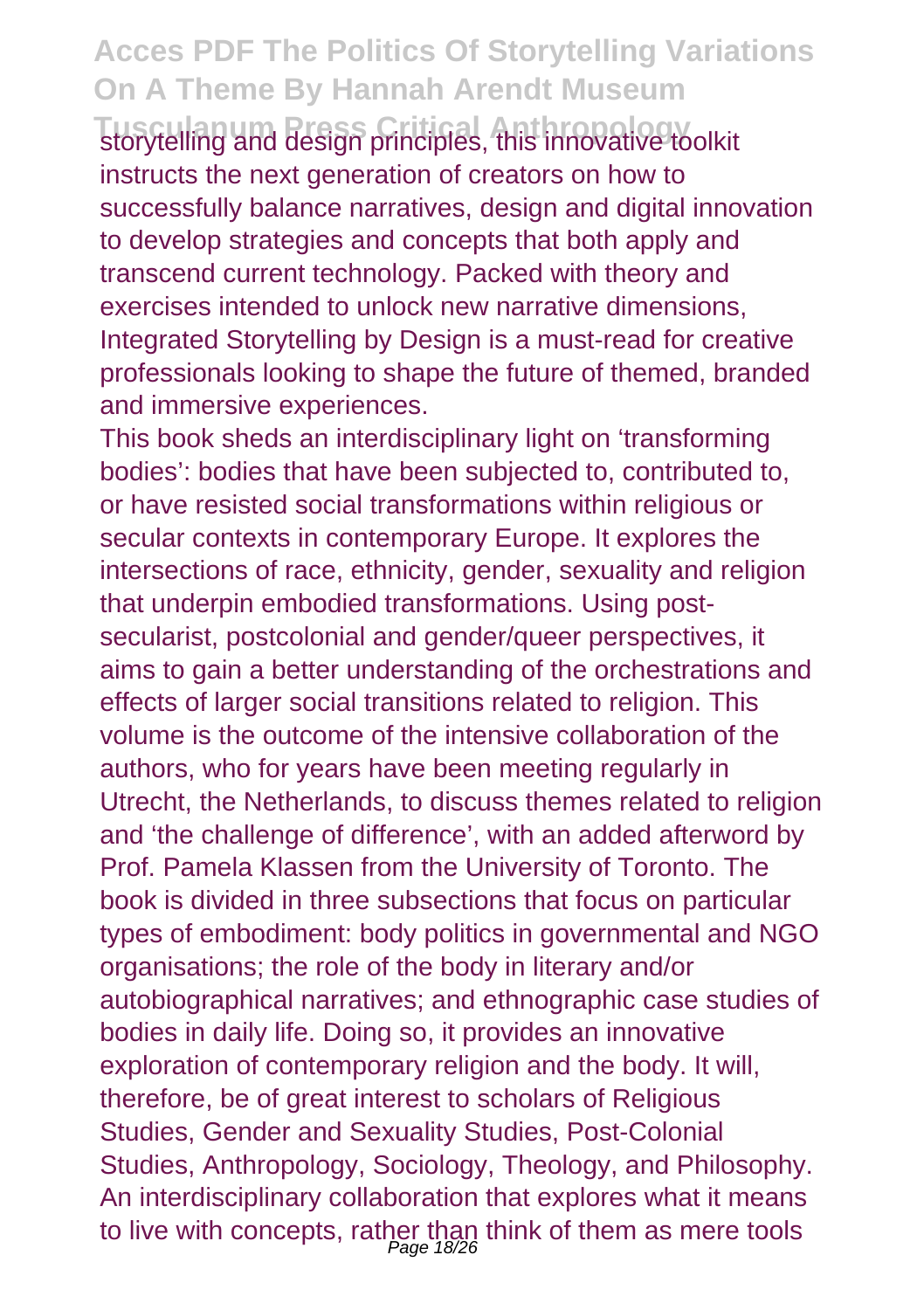#### **Acces PDF The Politics Of Storytelling Variations On A Theme By Hannah Arendt Museum Tusculanum Press Critical Anthropology** for analysis.

This book studies how people negotiate difficult heritage within their everyday lives, focusing on memory, belonging, and identity. The starting point for the examination is that temporalities lie at the core of understanding this negotiation and that the connection between temporalities and difficult heritage remains poorly understood and theorized in previous research. In order to fully explore the temporalities of difficult heritage, the book investigates places in which the incident of violence originated within different time periods. It examines one example of modern violence (Mostar in Bosnia and Herzegovina), one example of where the associated incident occurred during medieval times (the Gazimestan monument in Kosovo), and one example of prehistoric violence (Sandby borg in Sweden). The book presents new theoretical perspectives andprovides suggestions for developing sites of difficult heritage, and will thus be relevant for academic researchers, students, and heritage professionals. In our post-truth world, tapping into people's emotions has proved far more effective than rational argument - and, as Philip Seargeant argues in this illuminating and entertaining book, the most powerful tool for manipulating emotions is a gripping narrative. From Trump's America to Brexit Britain, weaving a good story, featuring fearless protagonists, challenging quests against seemingly insurmountable odds, and soundbite after soundbite of memorable dialogue has been at the heart of political success. So does an understanding of the art of storytelling help explain today's successful political movements? Can it translate into a blueprint for victory at the ballot box? The Art of Political Storytelling looks at how stories are created, shared and contested, illuminating the pivotal role that persuasive storytelling plays in shaping our understanding of the political world we live in. By mastering the tools and tricks of narrative,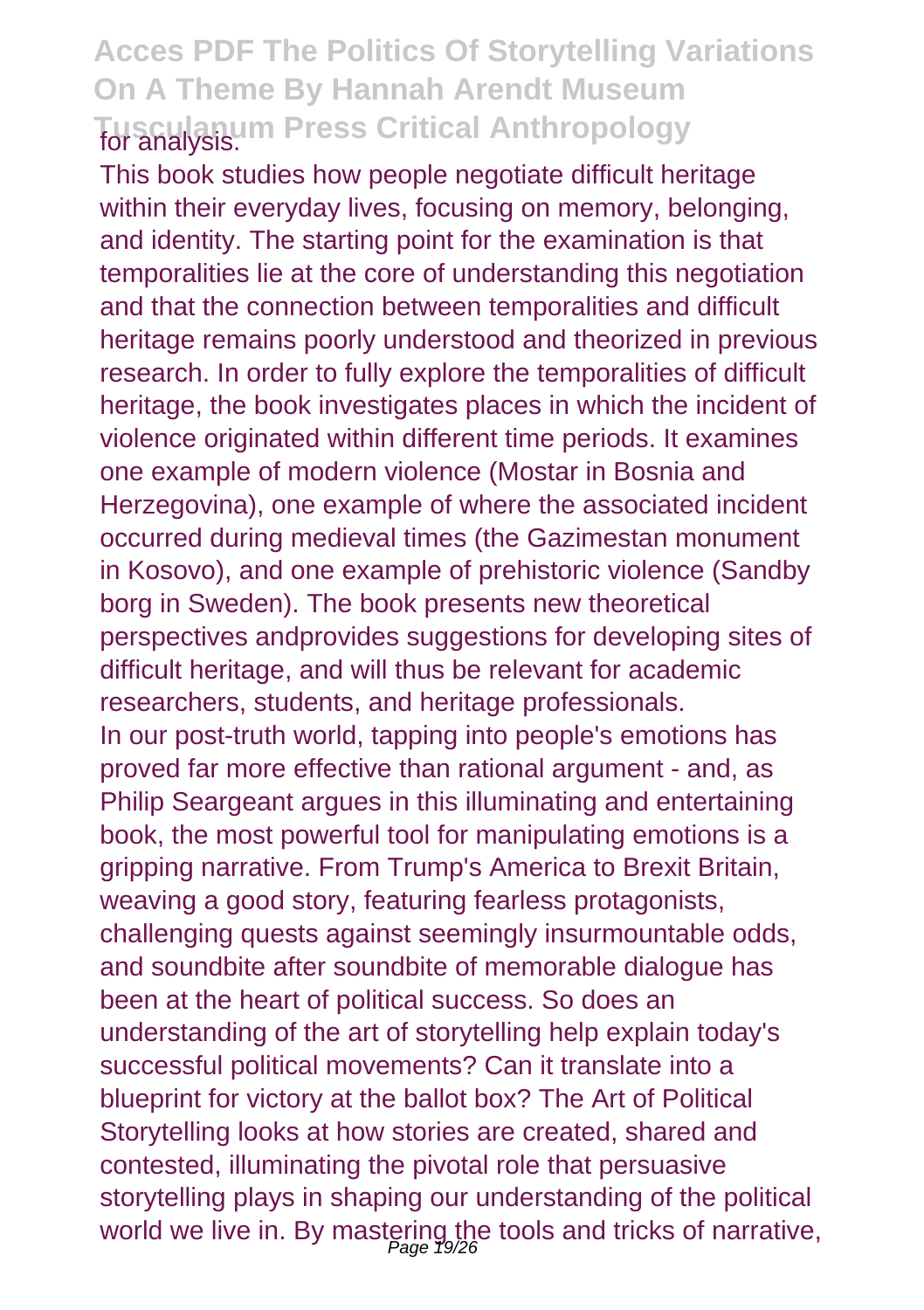**Tusculanum Press Critical Anthropology** and evaluating the language and rhetorical strategies used to craft and enact them, Seargeant explains how and why today's combination of new media, populism and partisanship makes storytelling an ever more important part of the persuasive and political process. In doing so, the book offers an original and compelling way of understanding the chaotic world of today's politics.

Adopting a multi-disciplinary approach, this comparative study of a selection of The Arabian Nights stories in a cross-cultural context, brings together a number of disciplines and subject areas to examine the workings of narrative. It predominantly focuses on the ways in which the Arabian Nights have transformed as its stories have travelled across historical eras, cultures, genres and media. Departing from the familiar approaches of influence and textual studies, this book locates its central inquiry in the theoretical questions surrounding the workings of ideology, genre and genre ideology in shaping and transforming stories. The ten essays included in this volume respond to a general question, 'what can the transformation of Nights stories in their travels tell us about narrative and storytelling, and their function in a particular culture?' Following a Nights story in its travels from past to present, from Middle East to Europe and from literature to film, the book engages in close comparative analyses of ideological variations found in a variety of texts. These analyses allow new modes of reading texts and make it possible to breach new horizons for thinking about narrative. This Book was previously published as a special issue of Middle Eastern Literatures entitled Ideological Variations and Narrative Horizons: New Perspectives on Arabian Nights. Mirrored Loss tells the story of Amat al-Latif al Wazir, only daughter of 'Abdullah al-Wazir, the leader of Yemen's constitutional movement of the mid-twentieth century for democratisation of the autocratic imamate. Her relationship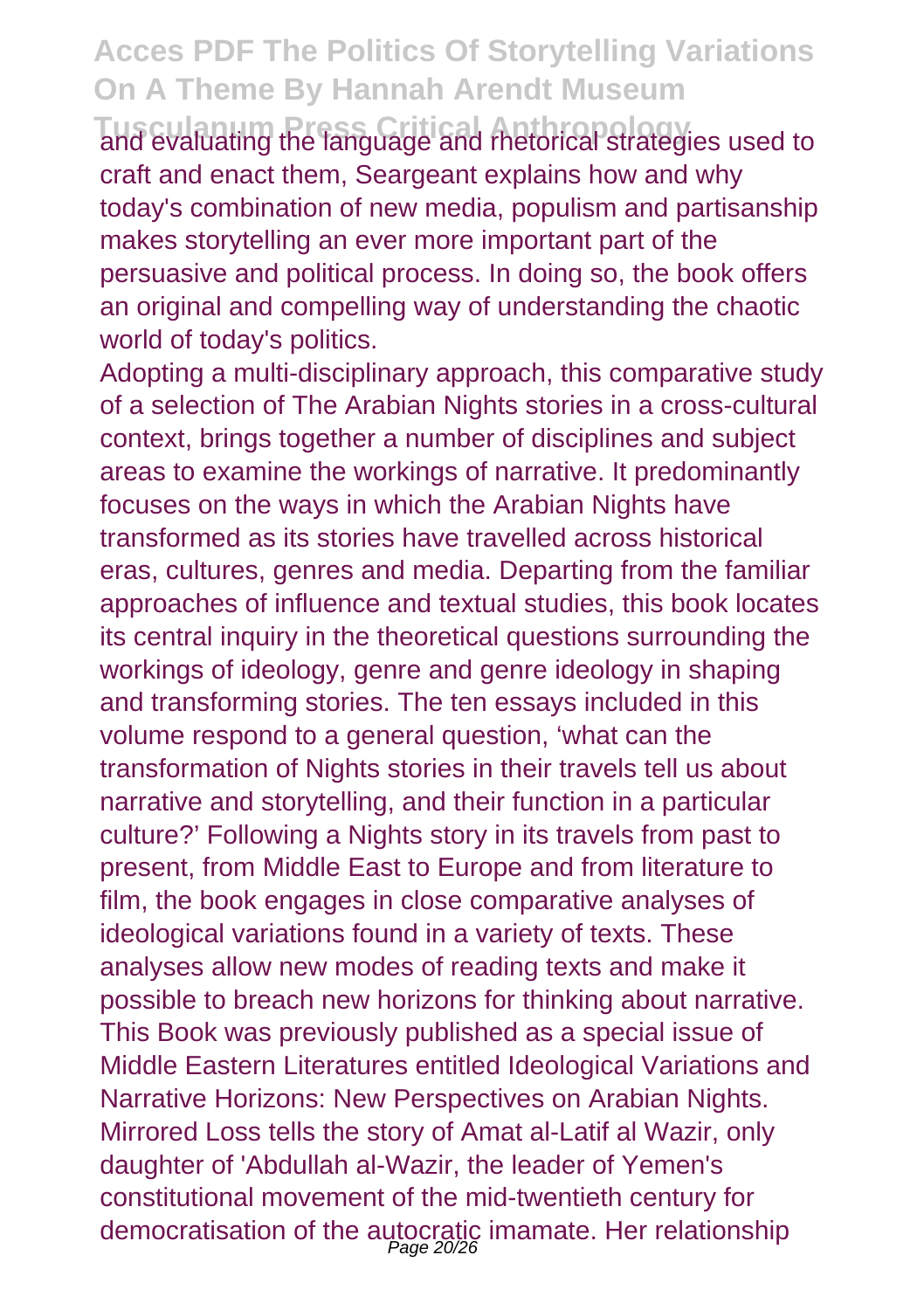with her adored father, who was accused of treason, takes centre stage in this biographical narrative. Amat al-Latif, enjoyed a privileged childhood in a high-ranking family at the heart of Yemeni politics; yet the failed revolt of 1948 was the family's downfall, leaving her and other close relatives exposed to social indignities and privation. She then spent many years in exile, where she suffered a personal calamity that compounded the earlier catastrophe. Through one family's story, Gabriele vom Bruck explores how violence translates into tragedy in the personal realm, and how individual lives and larger cultural and political worlds intersect in Yemen. Her narrative makes these tragic events compellingly tangible, especially at the level of gendered subjectivity--female Yemenis have been either unknown to or deemed insignificant by most male historians of this period. Mirrored Loss is a significant step in righting that omission. Organization politics can be seen as a game in which players compete for different kinds of territory such as status, power, and influence. In Power, Politics and Organizational Change, David Buchanan and Richard Badham ask: What's the relevance of politics to change and innovation? What kind of game is this? What, if any, are the rules? How is the game played? What ethical issues arise? Should one play this game to win, and if so, how? How can you develop political expertise? The third edition has been thoroughly updated and revised. This includes discussion of current trends heightening the importance of developing political will and skill in a post-truth era, the rise of 'new power', the role of 'BS busting', the power of storytelling, and the politics of speaking up.

Based on extensive field research in Turkey, Istanbul,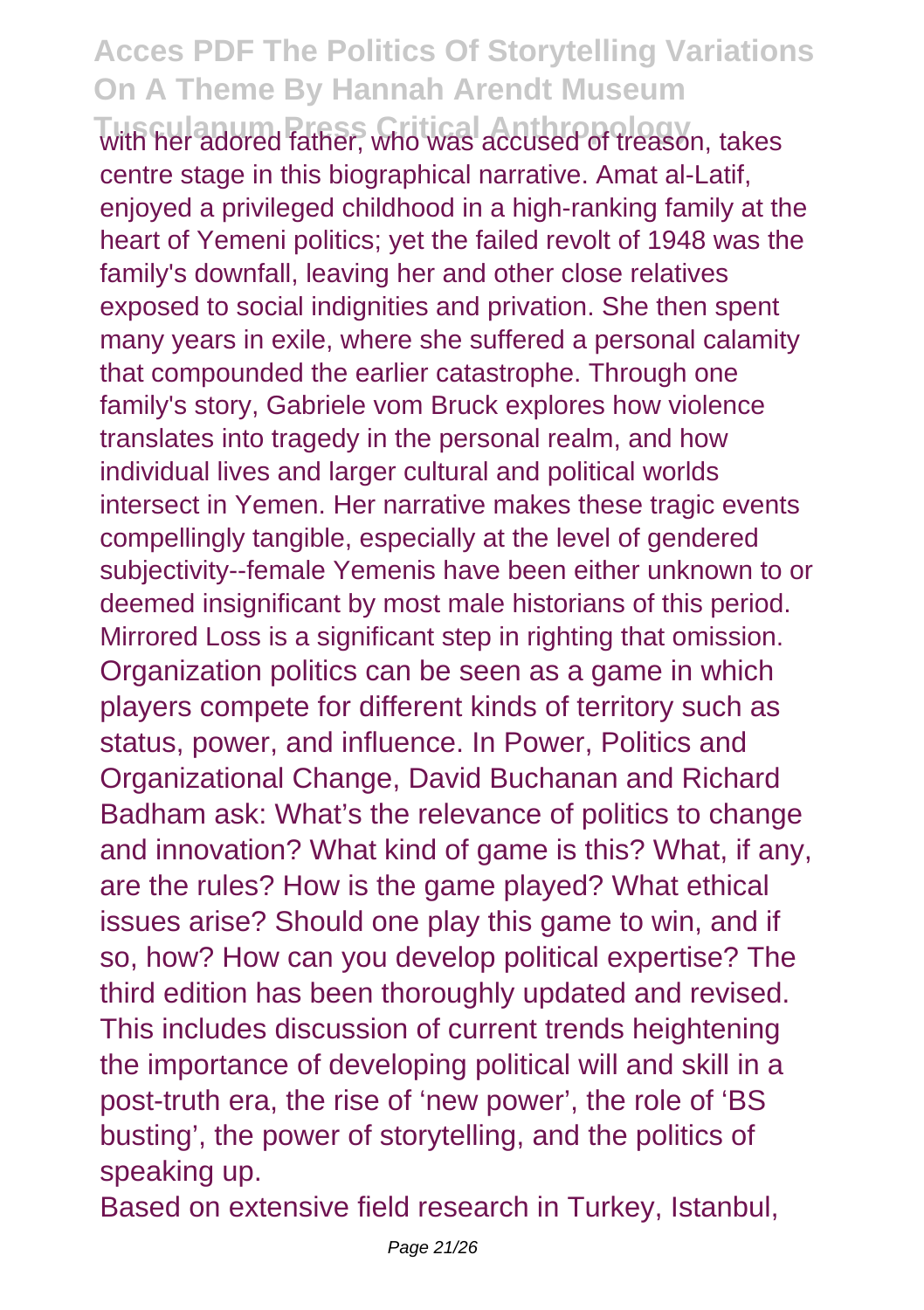**Tusculanum Press Critical Anthropology** City of the Fearless explores social movements and the broader practices of civil society in Istanbul in the critical years before and after the 1980 military coup, the defining event in the neoliberal reengineering of the city. Bringing together developments in anthropology, urban studies, cultural geography, and social theory, Christopher Houston offers new insights into the meaning and study of urban violence, military rule, activism and spatial tactics, relations between political factions and ideologies, and political memory and commemoration. This book is both a social history and an anthropological study, investigating how activist practices and the coup not only contributed to the globalization of Istanbul beginning in the 1980s but also exerted their force and influence into the future. In recent years there has been a huge amount of both popular and academic interest in storytelling as something that is an essential part of not only literature and art but also our everyday lives as well as our dreams, fantasies, aspirations, historical selfunderstanding, and political actions. The question of the ethics of storytelling always, inevitably, lurks behind these discussions, though most frequently it remains implicit rather than explicit. This volume explores the ethical potential and risks of storytelling from an interdisciplinary perspective. It stages a dialogue between contemporary literature and visual arts across media (film, photography, performative arts), interdisciplinary theoretical perspectives (debates in narrative studies, trauma studies, cultural memory studies, ethical criticism), and history (traumatic histories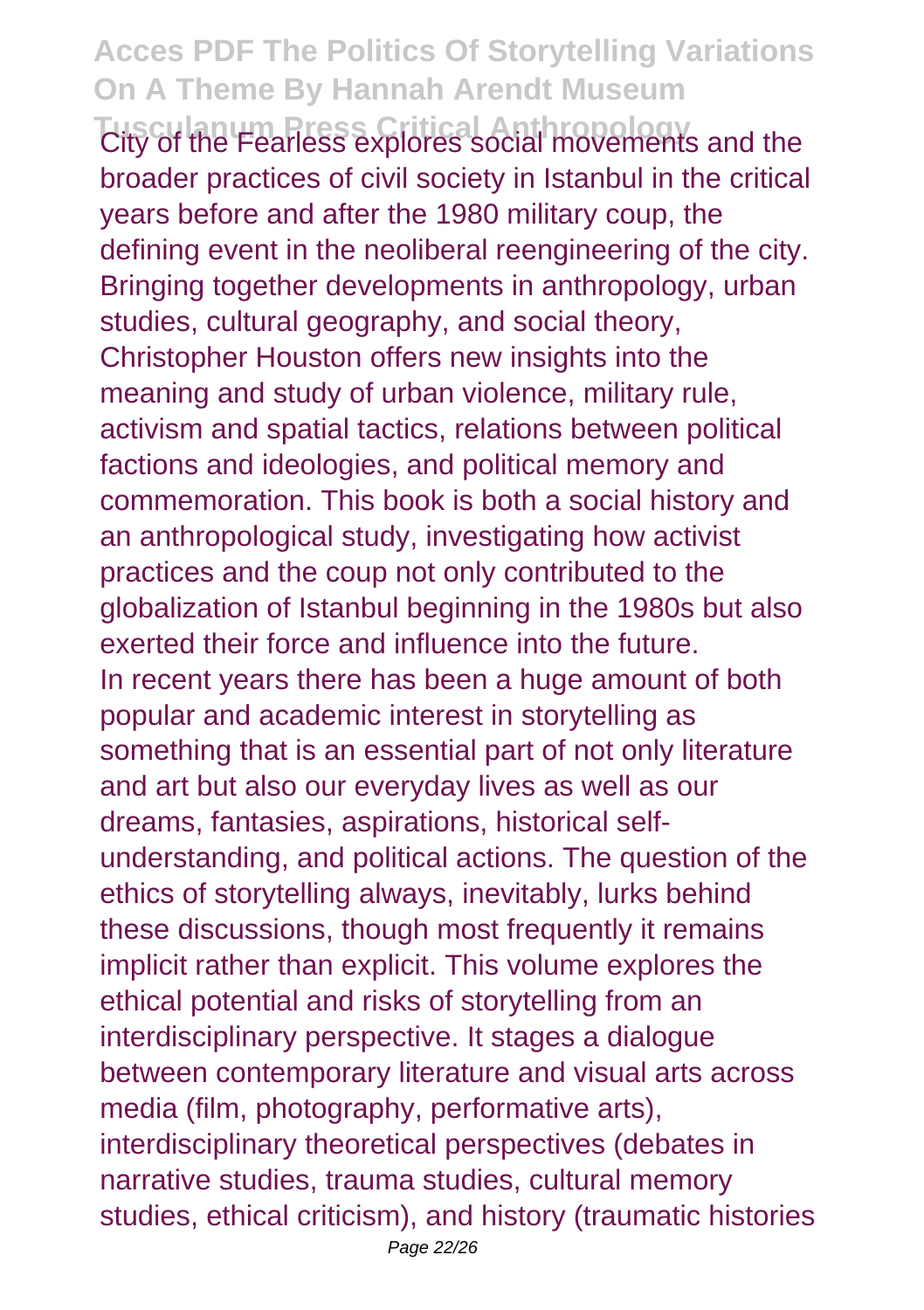**Tusculanum Press Critical Anthropology** of violence, cultural history). The collection analyses ethical issues involved in different strategies employed in literature and art to narrate experiences that resist telling and imagining, such as traumatic historical events, including war and political conflicts. The chapters explore the multiple ways in which the ethics of storytelling relates to the contemporary arts as they work with, draw on, and contribute to historical imagination. The book foregrounds the connection between remembering and imagining and explores the ambiguous role of narrative in the configuration of selves, communities, and the relation to the non-human. While discussing the ethical aspects of storytelling, it also reflects on the relevance of artistic storytelling practices for our understanding of ethics. Making an original contribution to interdisciplinary narrative studies and narrative ethics, this book both articulates a complex understanding of how artistic storytelling practices enable critical distance from culturally dominant narrative practices, and analyzes the limitations and potential pitfalls of storytelling. The compelling, groundbreaking guide to creative writing that reveals how the brain responds to storytelling Stories shape who we are. They drive us to act out our dreams and ambitions and mold our beliefs. Storytelling is an essential part of what makes us human. So, how do master storytellers compel us? In The Science of Storytelling, award-winning writer and acclaimed teacher of creative writing Will Storr applies dazzling psychological research and cutting-edge neuroscience to our myths and archetypes to show how we can write better stories, revealing, among other things, how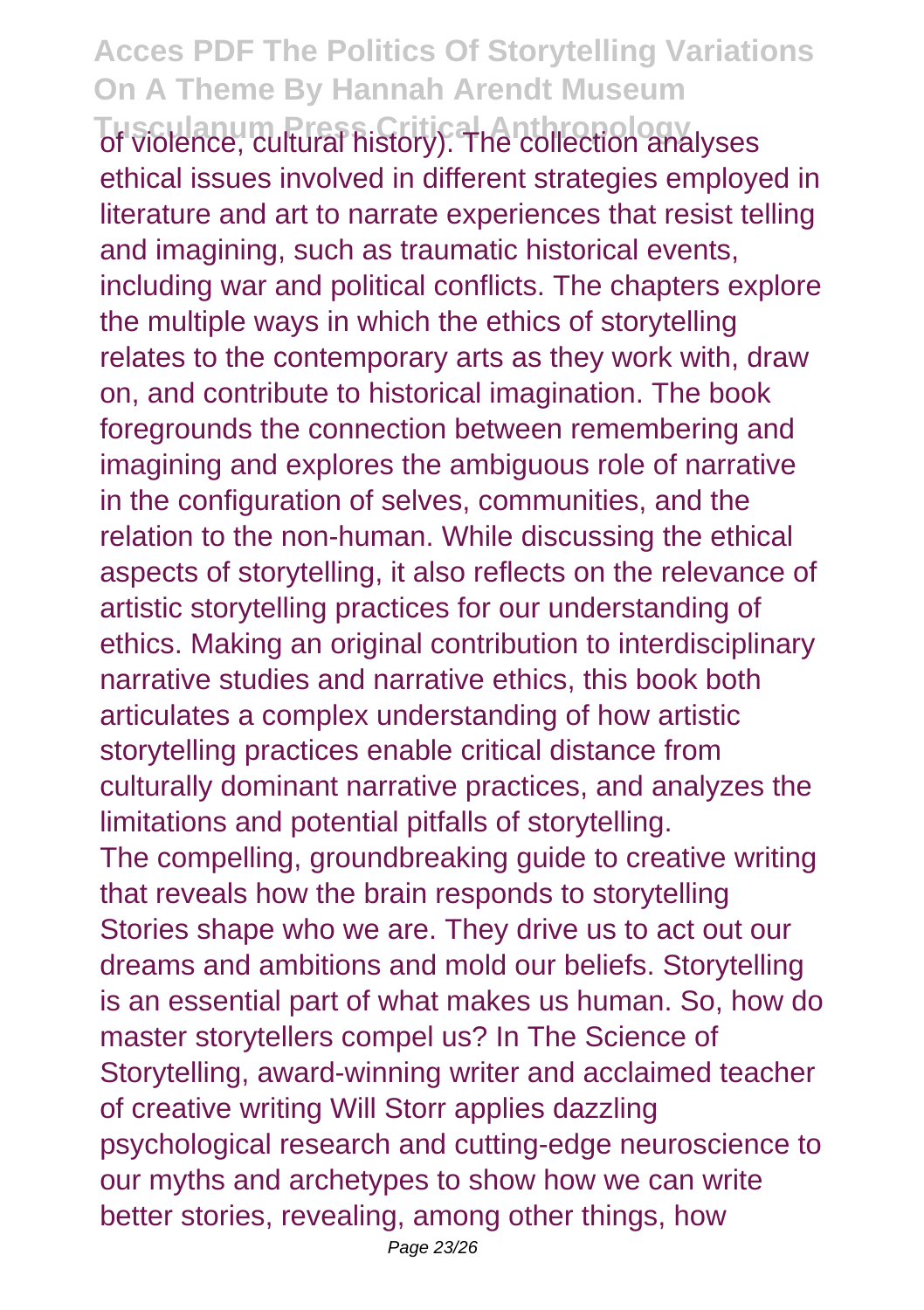**Tusculanum Press Critical Anthropology** storytellers—and also our brains—create worlds by being attuned to moments of unexpected change. Will Storr's superbly chosen examples range from Harry Potter to Jane Austen to Alice Walker, Greek drama to Russian novels to Native American folk tales, King Lear to Breaking Bad to children's stories. With sections such as "The Dramatic Question," "Creating a World," and "Plot, Endings, and Meaning," as well as a practical, step-by-step appendix dedicated to "The Sacred Flaw Approach," The Science of Storytelling reveals just what makes stories work, placing it alongside such creative writing classics as John Yorke's Into the Woods: A Five-Act Journey into Story and Lajos Egri's The Art of Dramatic Writing. Enlightening and empowering, The Science of Storytelling is destined to become an invaluable resource for writers of all stripes, whether novelist, screenwriter, playwright, or writer of creative or traditional nonfiction.

Heritage and Sustainable Urban Transformations introduces the concept of 'deep cities', a novel approach to the understanding and management of sustainable historic cities that will advance knowledge about how the long-term, temporal and transformative character of urban heritage can be better integrated into urban policies for sustainable futures. Contrary to the growing emphasis on green or smart cities, which focus only on the present and future, the concept of 'deep cities' offers an approach that combines an in-depth understanding of the past with the present and future. Bringing together chapters that cover theoretical, methodological and management issues related to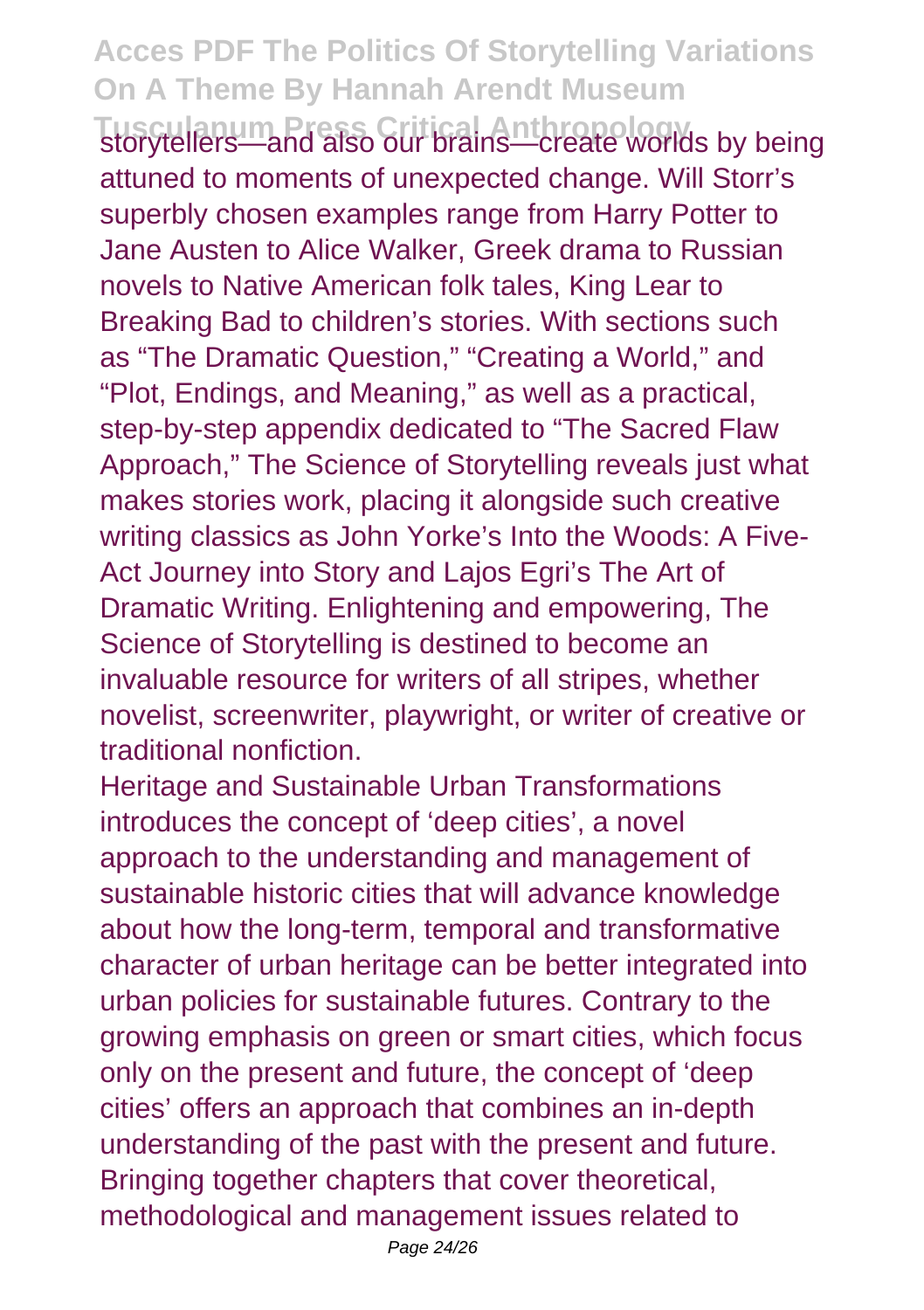**Tusculanum Press Critical Anthropology** 'deep cities', the volume argues that using this approach will force researchers, managers and consultants to actively use the heritage and history of a city in the planning and management of sustainable cities. Exploring different definitions of 'deep cities', the book reveals varying and sometimes conflicting views among stakeholders concerning how, where and when the depth of a city should be conceptualized. Despite this, the book demonstrates how this new approach can help to create robust cities for the future, as new and innovative solutions are combined with the preservation and strengthening of historical features. Heritage and Sustainable Urban Transformations is the first international collection on the subject of sustainable historic cities. As such, the book will be of great interest to academics and students engaged in the study of heritage, heritage management, architecture, heritage conservation, anthropology, development studies, geography, planning and archaeology.

The destructive effects of modern industrial societies have shaped the planet in such profound ways that many argue for the existence of a new geological epoch called the Anthropocene. This claim brings into relief a set of challenges that have deep implications for how relations between the human, the material, and the political affect contemporary social worlds. The contributors to Anthropos and the Material examine these challenges by questioning and complicating long-held understandings of the divide between humans and things. They present ethnographic case studies from across the globe, addressing myriad topics that range from labor,